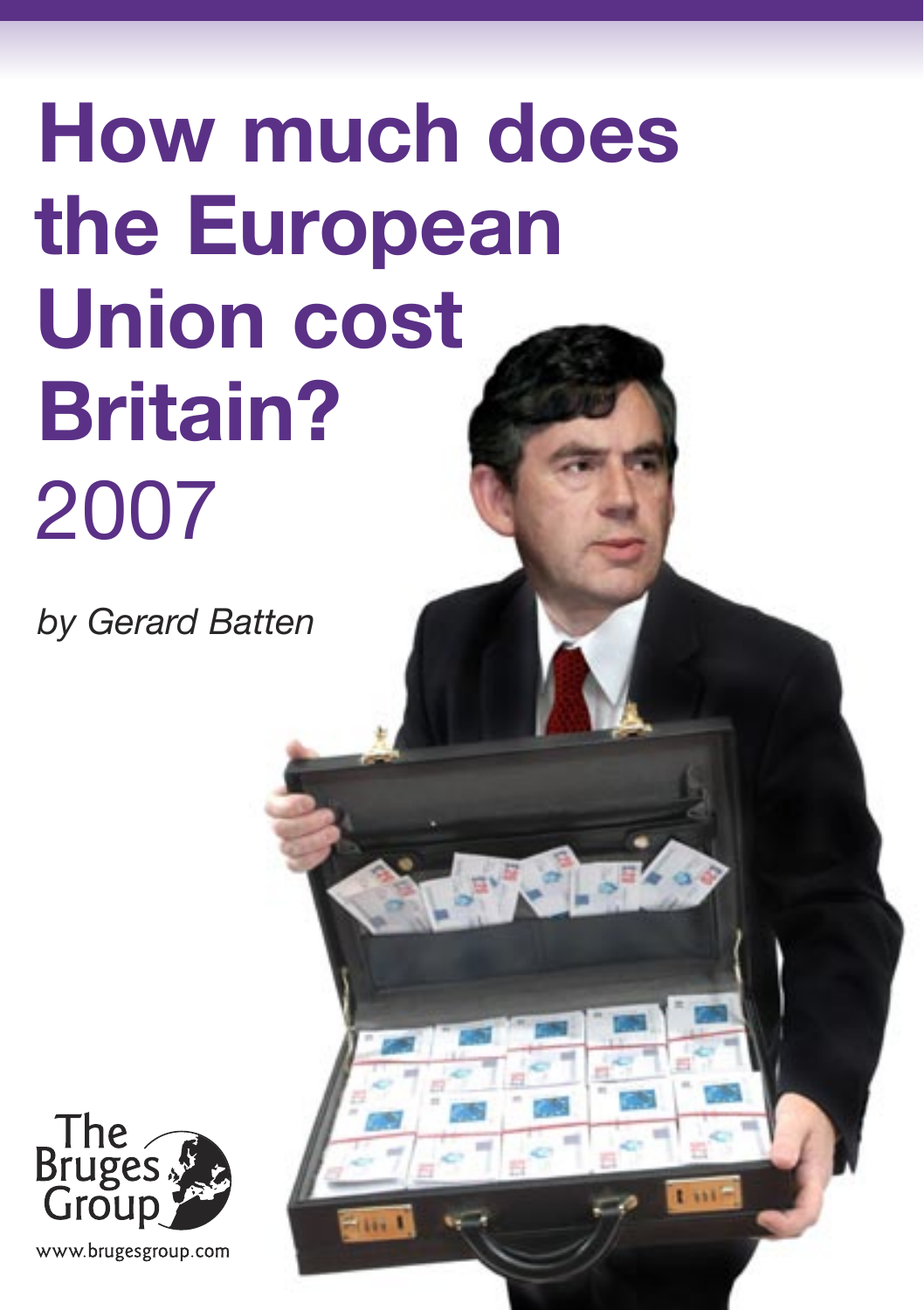## **How much does the European Union cost Britain?** 2007

by Gerard Batten *UK Independence Party Member of the European Parliament for London*

© The Bruges Group 2007

First Edition: August 2006 Second Edition: August 2007

Published by The Bruges Group, 232 Linen Hall, 162-168 Regent Street, London W1B 5TB **www.brugesgroup.com**

Bruges Group publications are not intended to represent a corporate view of European and international developments. Contributions are chosen on the basis of their intellectual rigour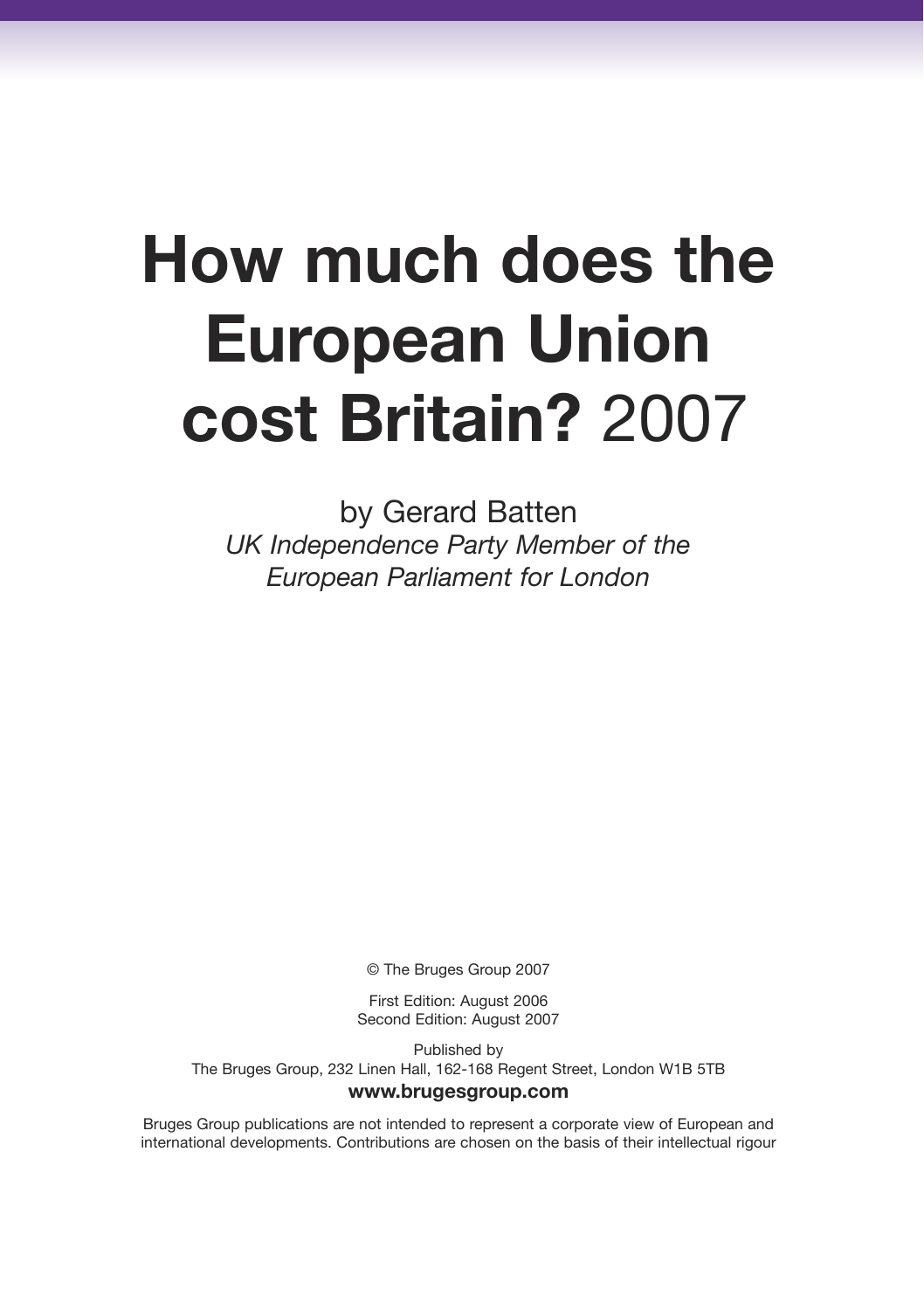### **Contents**

| 1.  |                                                                                                                                                                                                                                                               |
|-----|---------------------------------------------------------------------------------------------------------------------------------------------------------------------------------------------------------------------------------------------------------------|
| 2.  |                                                                                                                                                                                                                                                               |
| 3.  | 3.1 The UK's Direct Contributions to the EC Budget<br>3.2 The UK Rebate<br>3.3 The UK Contribution to the 2007-2013 EC Budget<br>3.4 Putting the Figures in Perspective<br>3.5 The UK's Direct Contributions to the EC Budget 1973 - 2007<br>3.6 Hidden Costs |
| 4.  | 4.1 The Common Agricultural Policy<br>4.2 The Common Fisheries Policy<br>4.3 EU Over-regulation                                                                                                                                                               |
| 5.  | Summary of the Annual Direct and Indirect Costs 16<br>5.1 Estimated Gross Costs<br>5.2 Estimated Net Contributions with Indirect Costs                                                                                                                        |
| 6.  | The UK's Balance of Payments with the EU                                                                                                                                                                                                                      |
| 7.  |                                                                                                                                                                                                                                                               |
| 8.  | 8.1 Projects Outside the EC Budget<br>8.2 Projects Inside the EC budget                                                                                                                                                                                       |
| 9.  |                                                                                                                                                                                                                                                               |
| 10. |                                                                                                                                                                                                                                                               |
| 11. | Acknowledgements                                                                                                                                                                                                                                              |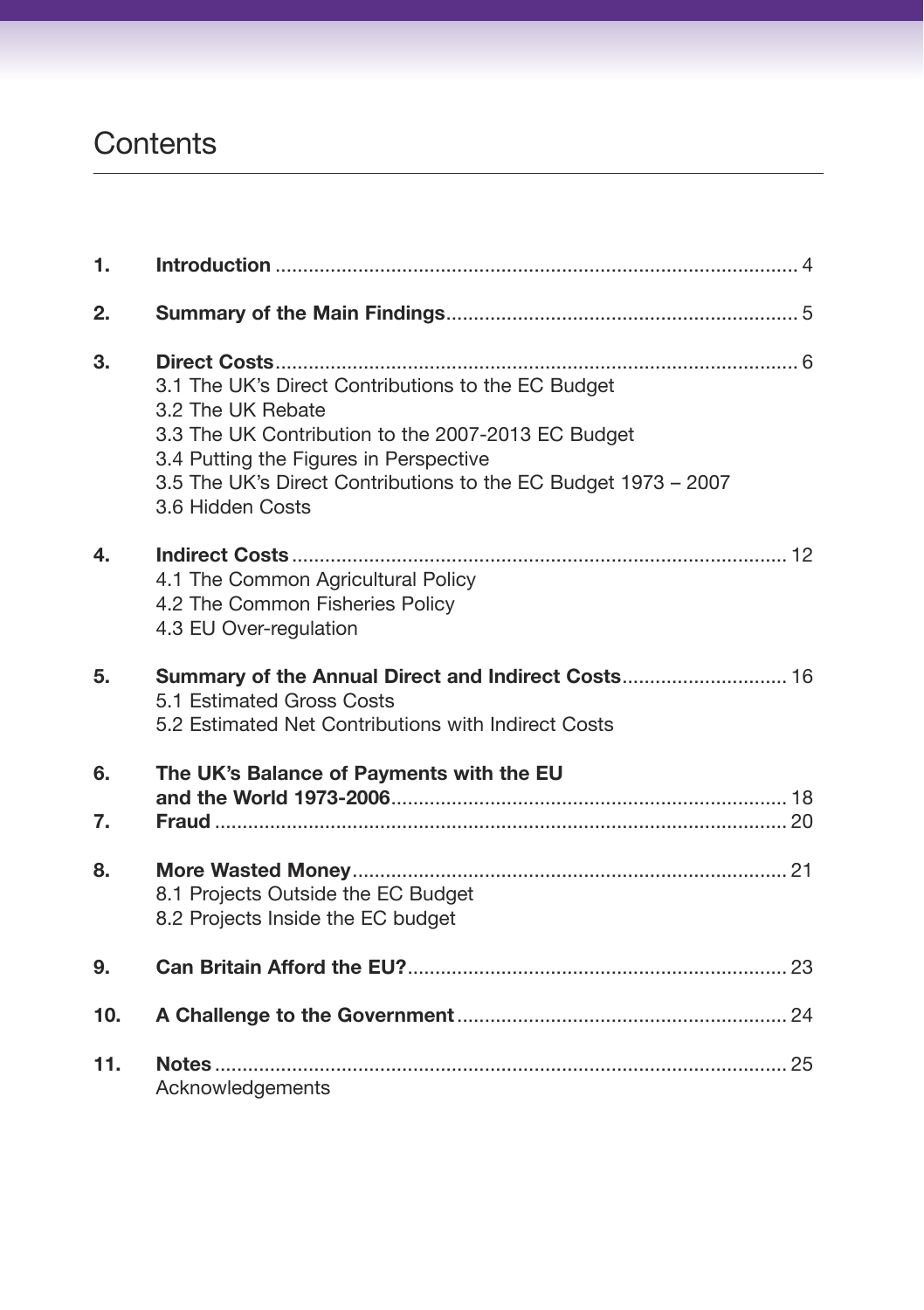### **1.** Introduction

British politicians in favour of membership of the European Union have always represented it as predominantly an economic project to promote trade and economic co-operation, and indeed they have vigorously denied its political purpose.

If it is just an economic project then it would not be unreasonable to judge it on economic grounds – does it give value for money? How much does it cost Britain, and how much do we benefit from it? If there is no net financial or economic gain then how can it be judged as beneficial and worth continuing?

Since Britain joined the 'European Economic Community' in 1973 Parliamentarians have time and again called for a cost-benefit analysis to prove or disprove the economic benefits of membership, but successive Conservative and Labour governments have consistently refused on the grounds that the benefits are 'self-evident'.

Establishing the exact costs of EU membership is not an easy task. The figures are often opaque and in some areas unavailable. Set out in this report are the known direct costs and indirect costs from official sources or as calculated by economists using the best available information. Where exact costs are not known conservative estimates have been made; the real costs are likely to be higher.

This report was first published in August 2006 and launched by the Bruges Group and gained widespread coverage in the national press. The Bruges Group have been kind enough to launch it again in 2007.

The author's intention is to publish an updated version of this report every year that he continues to be a Member of the European Parliament or until the Government commissions an independent cost-benefit analysis.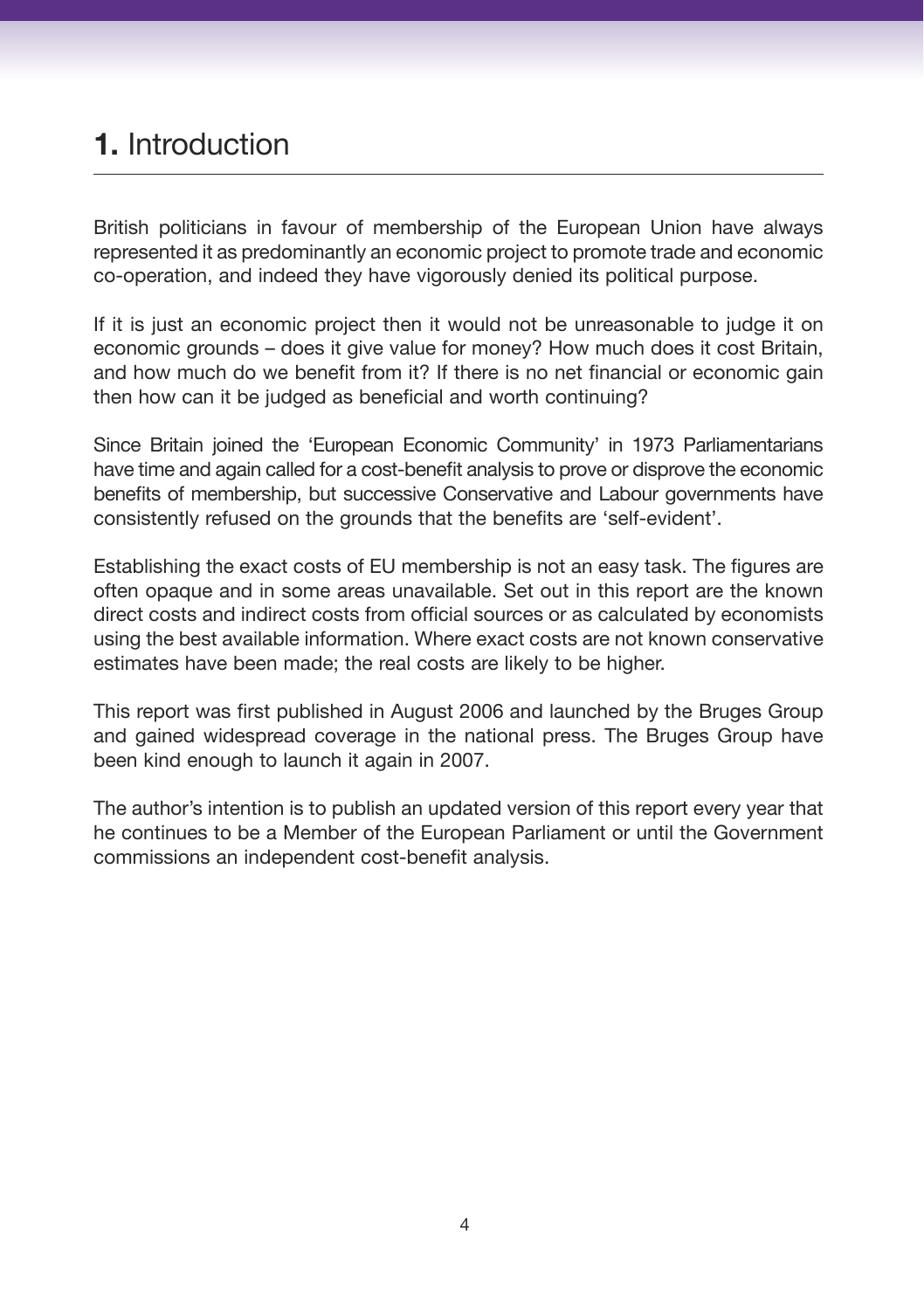### **2.** Summary of the main findings

- By 2007 Britain will have made contributions to the EC budget of almost **£213.6 billion** gross or **£66.3 billion** net.
- By 2013 Britain will have made direct contributions to the EC budget in the region of **£299.8 billion** gross or **£102.2 billion** net.
- By 2006 Britain had an accumulated trade deficit with EU member states of **£359.5 billion**.
- The Common Agricultural Policy costs Britain at least **£15.6 billion** per annum.
- The Common Fisheries Policy costs Britain at least **£2.5 billion** per annum.
- Over-regulation costs Britain at least **£26 billion** per annum.
- Membership of the European Union costs Britain **£60.1 billion** per annum gross or £50.6 billion net.

That is:

| Gross                  | <b>Net</b>             |
|------------------------|------------------------|
| £5 billion per month   | £4.2 billion per month |
| £1.1 billion per week  | £973 million per week  |
| £164.6 million per day | £138.6 million per day |
| £6.8 million per hour  | £5.7 million per hour  |
| £114,346 per minute    | £96,271 per minute     |

- That is the equivalent for every man, women and child in Britain of **£1,002** per annum gross or **£843** net.
- Or the equivalent for every tax-payer in Britain of £1,939 per annum gross or £1,632 net.

*This money would be better spent in Britain for the benefit of the British people.*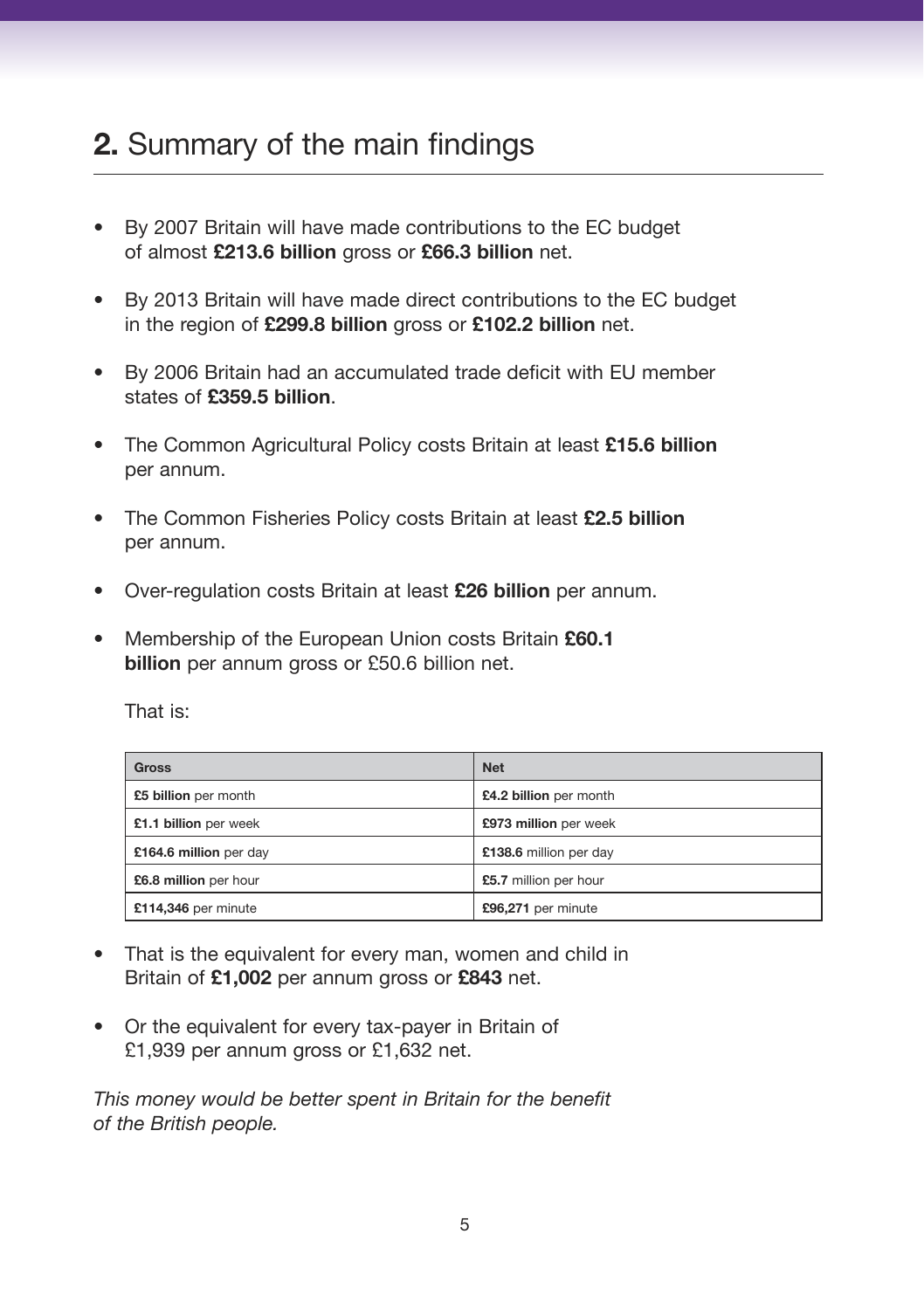### **3.** Direct Costs

Britain has been one of the biggest net contributors to the EC (European Community) budget since she joined in 1973. The EC is the legal personality that has, among other things, responsibility for the Budget. The calculations of methods of payment are extremely complicated.

### **3.1 THE UK'S DIRECT CONTRIBUTIONS TO THE EC**<sup>1</sup>  **BUDGET**

The Own Resources Decision (ORD) (2000/597/EC), and the implementing regulation (2028/2004) lay down the legal basis and system for financing the EC Budget<sup>2</sup> (and they also include the provision for the UK rebate).

Britain's gross contributions to the EC budget are made up of:

• **Traditional Own Resources (TOR)**, consisting of customs duties, agricultural duties and sugar levies collected by member states on behalf of the EU.

 TOR payments are made on the basis of what Member States collect, deducting 25% for collection costs. Payments are made on the first working day after the 19th of each month, and occur two months in arrears. Payments are made into the 'EC No 1 Account' which is the Commission's bank account in the UK. The bank does not pay interest on this account.

• **VAT Based Own Resources, and Gross National Income (GNI) Based Own Resource Payments.** The adopted EC budgets, or any subsequent amending budget, indicate the total VAT and GNI based contributions (and the UK rebate) for each year. Payments are made on the first working day of each month.

 A proportion of VAT revenue is paid to the EC. The GNI payment is a proportion of Gross National Income that is paid to the EC. Payments are made in 12/ths, or a proportion thereof. Regulations allow the Commission to call up additional VAT based and GNI based contributions, up to two additional 12/ths of each, so that in the first quarter up to 5/12ths of each element may be paid. This process also applies to the UK rebate. After the first quarter, payments will be in 12/ths, or less, depending on whether the above process has been used, so that the Member States pay exactly the amount agreed in the adopted budget.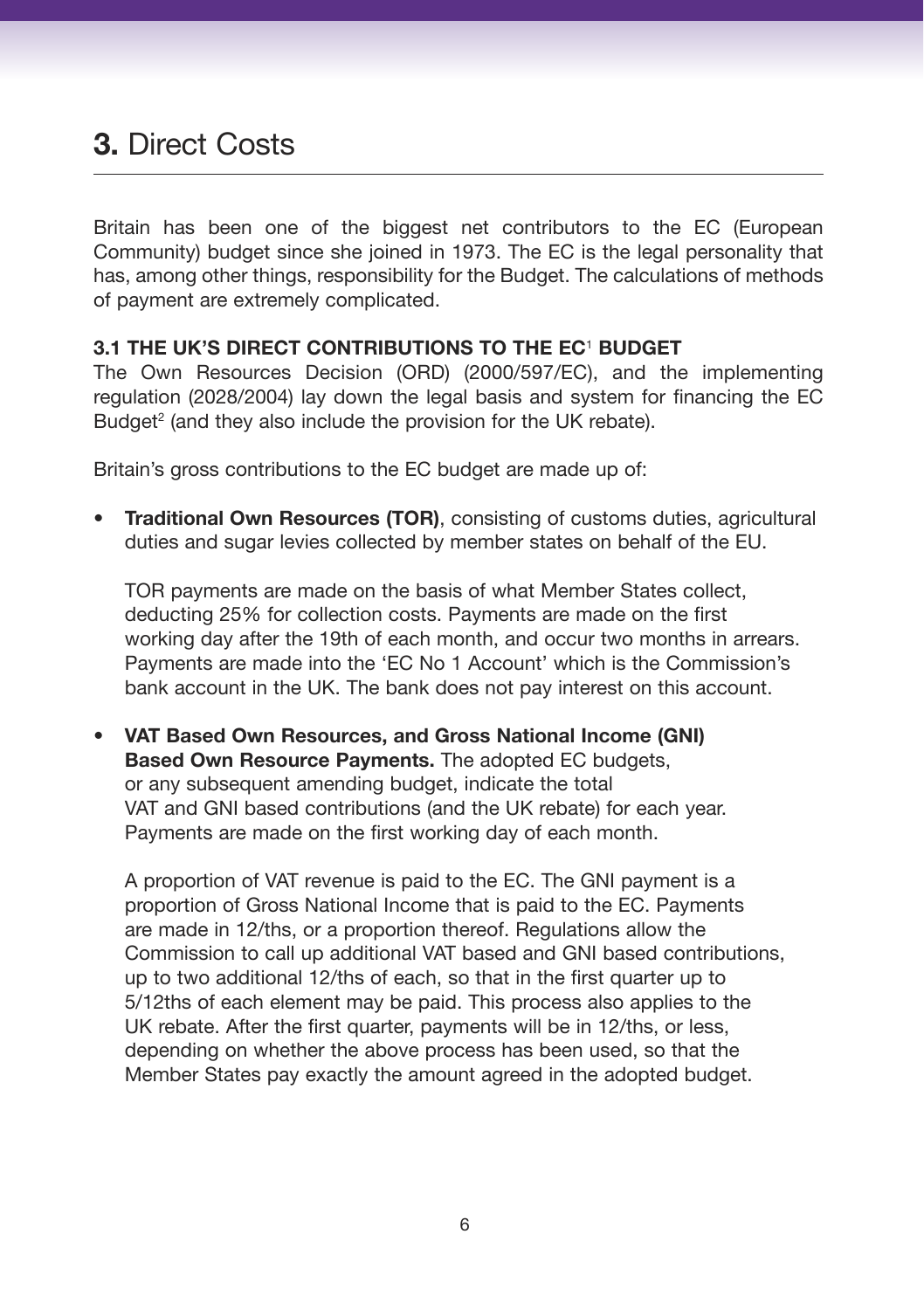These payments are made in accordance with the s2(3) of the ECA (European Communities Act) 1972 which states the UK's obligations towards financing the EU budget. VAT, GNI, and the UK rebate payments are converted from the euro figures shown in the adopted EC Budget using the exchange rate on the last working day of the preceding year. The proportion of VAT and GNI payments made by Britain will vary, but the total amount of payments by member states cannot exceed 1.24% of the GNI of the European Union.<sup>3</sup>

### **3.2 THE UK REBATE**

The British rebate was established by the European Council at Fontainebleau in 1984 as a result of Prime Minister Margaret Thatcher's insistence that the proportion of the UK's contributions were unfair. The special situation of the UK was characterised by two factors:

- A small agricultural sector resulting in very low Community agricultural spending in the UK
- A large contribution to the financing of the Community budget because of the large proportion of the country's GNP (Gross National Product) accounted for by the VAT base.

The UK correction mechanism was introduced in 1985 to correct the imbalance between the UK's share in payments to the Community budget and its share in Community expenditure allocated to the Member States. Although this mechanism has been modified on several occasions due to the changes in the system of EC budget financing, the basic principles remained the same.

Just before Christmas 2005, at the end of the British Presidency of the European Council, Prime Minister Tony Blair agreed a new EC budget for the period 2007- 2013. Although he was under no obligation to do so he surrendered a large portion of the British rebate over that period. When addressing a meeting of the European Parliament on 20th December 2005, at which the author of this report was present, Mr Blair justified his surrender of British rebate on the grounds that the new EC budget would, "transfer wealth from rich countries to poor countries", and that we were "investing in Eastern Europe". This commitment was not something mentioned in the Labour manifesto prior to the 2005 general election; and investors normally expect to get a return on their investment, so Mr Blair's language was deceptive.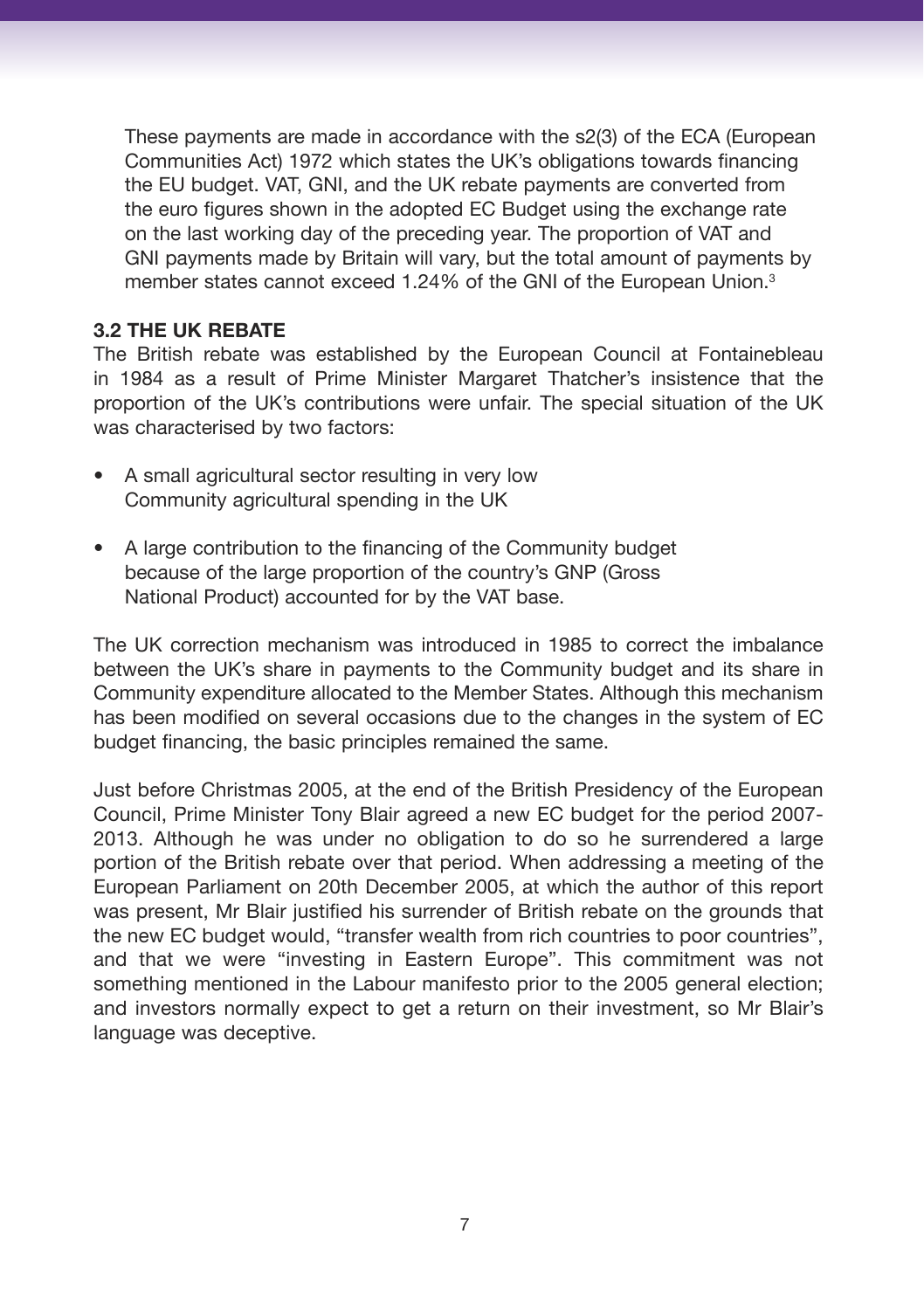### **3.3 THE UK CONTRIBUTION TO THE 2007-2013 BUDGET**

The figures in the table below were taken from Hansard for 8th February 2006. Lord Lawson of Blaby asked H.M. Government how much the UK would contribute to the EU budget from 2007 to 2013. Replying for the Government Lord McKenzie of Luton gave the following figures (shown in billions).

|               | <b>UK Gross</b><br>EU Spending in the UK<br><b>UK Rebate</b><br>Contributions |       |                | UK Net Contribution |
|---------------|-------------------------------------------------------------------------------|-------|----------------|---------------------|
| 2007          | £14.2                                                                         | £5.6  | £3.9           | £4.7                |
| 2008          | £14.6                                                                         | £5.2  | £4.6 to £4.7   | £4.6 to £4.7        |
| 2009          | £13.7                                                                         | £4.2  | £4.8 to £4.9   | £4.6 to £4.7        |
| 2010          | £14.4                                                                         | \$4.6 | £3.8 to £3.9   | £6.0 to £6.1        |
| 2011          | £14.1 to £14.5                                                                | £4.2  | £3.5 to £4.1   | £6.0 to £6.8        |
| 2012          | £14.1 to £14.5                                                                | £4.2  | £3.5 to £4.1   | £6.0 to £6.8        |
| 2013          | £14.1 to £14.5                                                                | £4.2  | £3.5 to £4.1   | £6.0 to £6.8        |
| <b>Totals</b> | £98.8 to £100.4                                                               | £32.2 | £27.6 to £29.7 | £37.9 to £40.6      |

The figures for Britain's contribution for the period 2000 to 2006 (see table under item 3.5) were **£76.105 billion** gross and **£22.896 billion** net. Compared to these the Government's estimated figures for 2007 to 2013 show that the UK's gross contributions will rise by up to 31.92% gross, and the net contribution by up to a hefty 77.32%.

Some explanation of how the contributions are made up is required:

**UK Contributions:** This gross figure includes TOR (Traditional Own Resources). The EU regards customs duties not as a contribution but as its own levy, merely collected by H.M Government on its behalf. The EU allows Britain to keep 25% to cover collection costs.

**EU Spending in the UK:** These funds come mainly from the European Agricultural Guidance & Guarantee Fund (EAGGF) and the Social & Regional Development Fund. The majority of these funds are either paid to or used to support the private sector, but are channelled through Government departments. It should never be forgotten that although the EU spends money in the UK **it is our own money**, and the EU uses UK taxpayers' money to promote itself for propaganda purposes.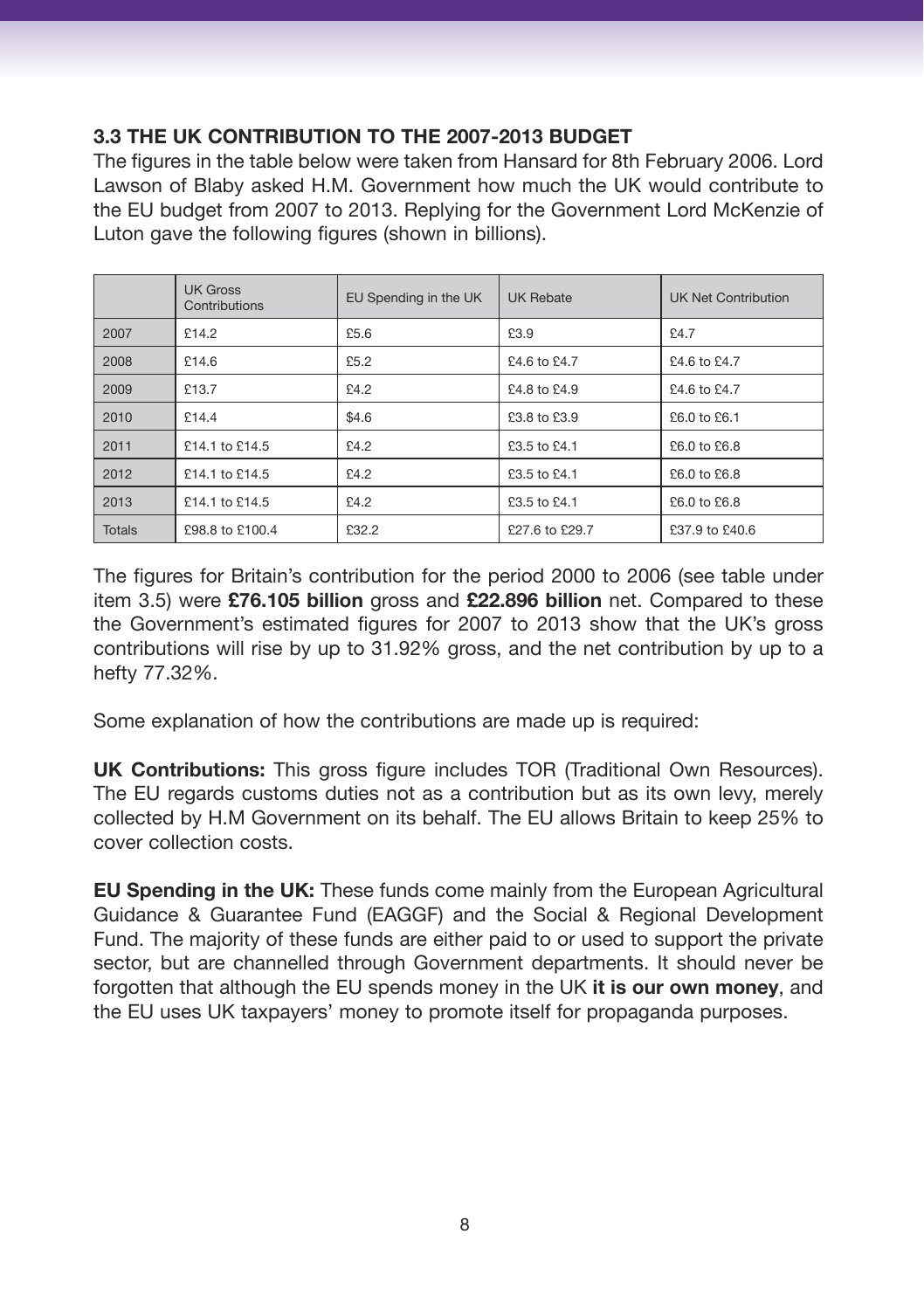**UK Rebate:** The Rebate only applies to spending within the EU. Expenditure outside the EU (mainly on overseas aid) is excluded. The rebate is deducted at the point of payment and not awarded at the end of the year; **the rebate is deducted a year in arrears**<sup>4</sup> **, for example the rebate in 2002 relates to UK receipts and payments of 2001.**

### **3.4 PUTTING THE FIGURES IN PERSPECTIVE**

These are telephone number figures and difficult to relate to real life. In order to try and understand what they mean in terms of real money let's look at the estimated figures for 2006 and 2007 and how they break down, and then compare those to the upper estimate of the figures for 2013.

|                       | Per Annum | Per Month | Per Week | Per Dav  | Per Hour | Per Minute |
|-----------------------|-----------|-----------|----------|----------|----------|------------|
| Gross 2006            | £12.426bn | £1.035bn  | £238.9m  | £34.04m  | £1.4m    | £23.642    |
| Net 2006              | £3.909bn  | £325.7m   | £75.153m | £10.7m   | £446.233 | £7.437     |
| <b>Gross 2007</b>     | £14.2bn   | £1.183bn  | £273m    | £38.9m   | £1.6m    | £27,000    |
| Net 2007              | £4.7bn    | £391.666m | £90.384m | £12,876m | £536.530 | £8,942     |
| Gross 2011 to<br>2013 | £14.5bn   | £1.2bn    | £278.8m  | £39.7m   | £1.6m    | £27.588    |
| Net 2011<br>to 2013   | £6.8bn    | £566.6m   | £130.7m  | £18.6m   | £776.256 | £12.938    |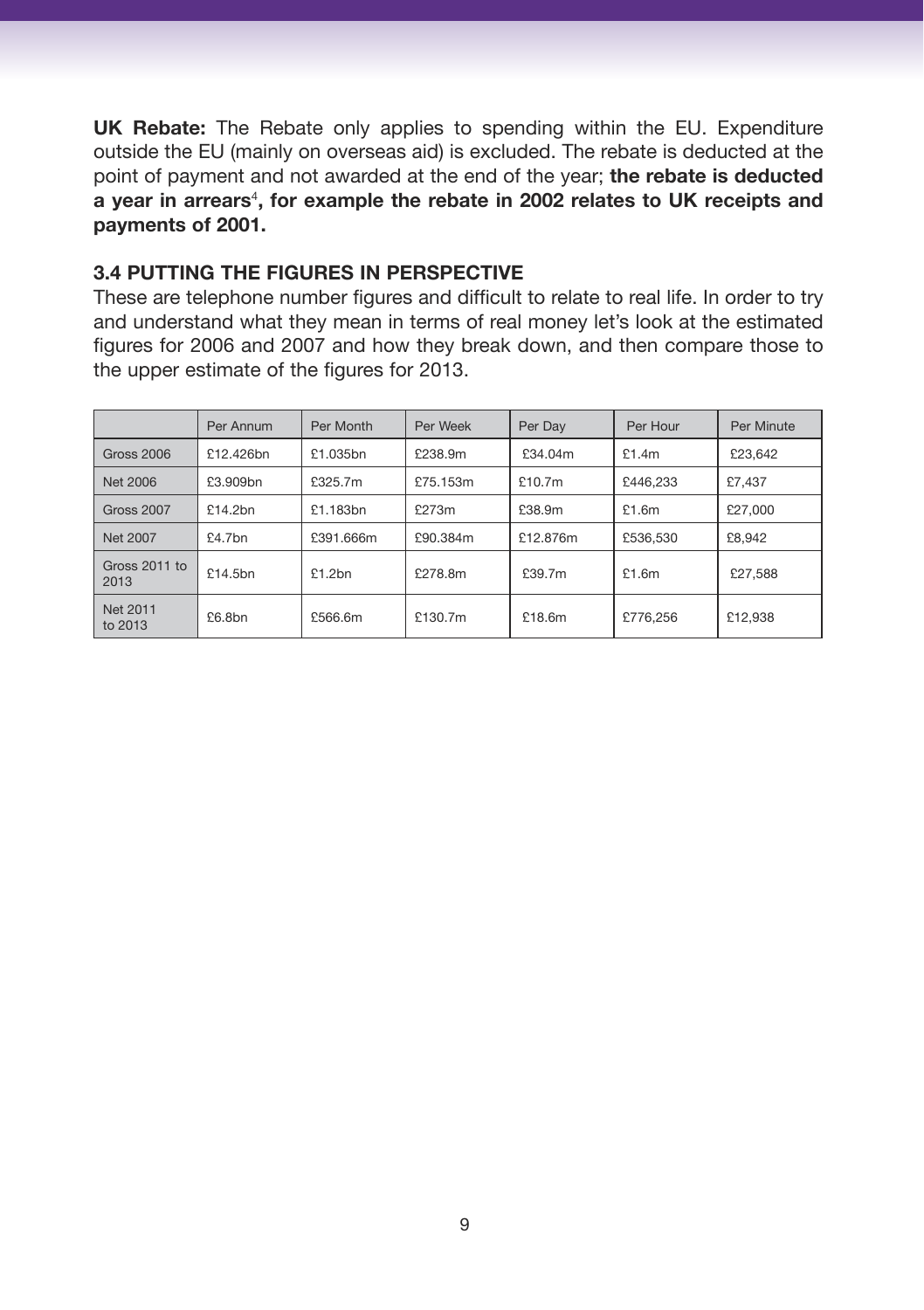### **3.5 THE UK'S DIRECT CONTRIBUTIONS TO THE EC BUDGET 1973-2007**

The table shows gross contributions minus public sector receipts and negotiated abutments, to arrive at net contributions.

| Calendar Year      | Gross     | <b>Public Sector</b> | Negotiated  | Net Contributions |
|--------------------|-----------|----------------------|-------------|-------------------|
| 1973               | £181      | £79                  | 0           | £102              |
| 1974               | £ 179     | £150                 | $\mathbf 0$ | £ 29              |
| 1975               | £ 341     | £398                 | 0           | £ 57              |
| 1976               | £463      | £ 296                | 0           | £167              |
| 1977               | £737      | £ 368                | 0           | £ 369             |
| 1978               | £1,348    | £526                 | 0           | £822              |
| 1979               | £1,606    | £ 659                | 0           | £947              |
| 1980               | £1,767    | £963                 | £98         | £706              |
| 1981               | £ 2,174   | £1,084               | £ 693       | £397              |
| 1982               | £ 2,862   | £1,240               | £1,019      | £ 603             |
| 1983               | £ 2,976   | £1,521               | £807        | £648              |
| 1984               | £3,201    | £ 2,017              | £ 528       | £656              |
| 1985               | £3,925    | £1,853               | £ 227       | £1,845            |
| 1986               | £4,493    | £ 2,216              | £1,701      | £ 576             |
| 1987               | £5,202    | £ 2,345              | £1,153      | £1,704            |
| 1988               | £5,120    | £ 2,182              | £1,595      | £1,343            |
| 1989               | £5,587    | £ 2,116              | £1,156      | £2,315            |
| 1990               | £6,355    | £ 2,183              | £1,697      | £ 2,475           |
| 1991               | £5,807    | £ 2,765              | £ 2,497     | £ 545             |
| 1992               | £6,738    | £ 2,827              | £1,881      | £ 2,030           |
| 1993               | £7,985    | £3,291               | £ 2,539     | £ 2,155           |
| 1994               | £7,189    | £3,253               | £1,726      | £2,210            |
| 1995               | £8,889    | £3,665               | £1,207      | £4,017            |
| 1996               | £9,109    | £ 5,092              | £ 2,412     | £1,605            |
| 1997               | £8,261    | £4,658               | £1,739      | £1,864            |
| 1998               | £10,265   | £4,105               | £1,384      | £4,776            |
| 1999               | £10,524   | £ 3,466              | £3,176      | £3,882            |
| 2000               | £10,518   | £4,241               | £ 2,085     | £4,192            |
| 2001               | £9,379    | £ 3,430              | £4,560      | £1,389            |
| 2002               | £9,438    | £3,201               | £3,099      | £3,138            |
| 2003               | £10,966   | £ 3,728              | £3,559      | £3,679            |
| 2004               | £10,895   | £4,294               | £3,593      | £3,008            |
| 2005               | £12,483   | £ 5,329              | £3,572      | £3,581            |
| 2006               | £12,426   | £4,948               | £3,569      | £3,909            |
| 2007               | £14,200   | £ 5,600              | £3,900      | £4,700            |
| Totals in billions | £ 213.589 | £90.089              | £57.172     | £66.327           |

Note: Figures shown in millions, totals in billions.

Figures may be subject to revision up to four years retrospectively.<sup>5</sup>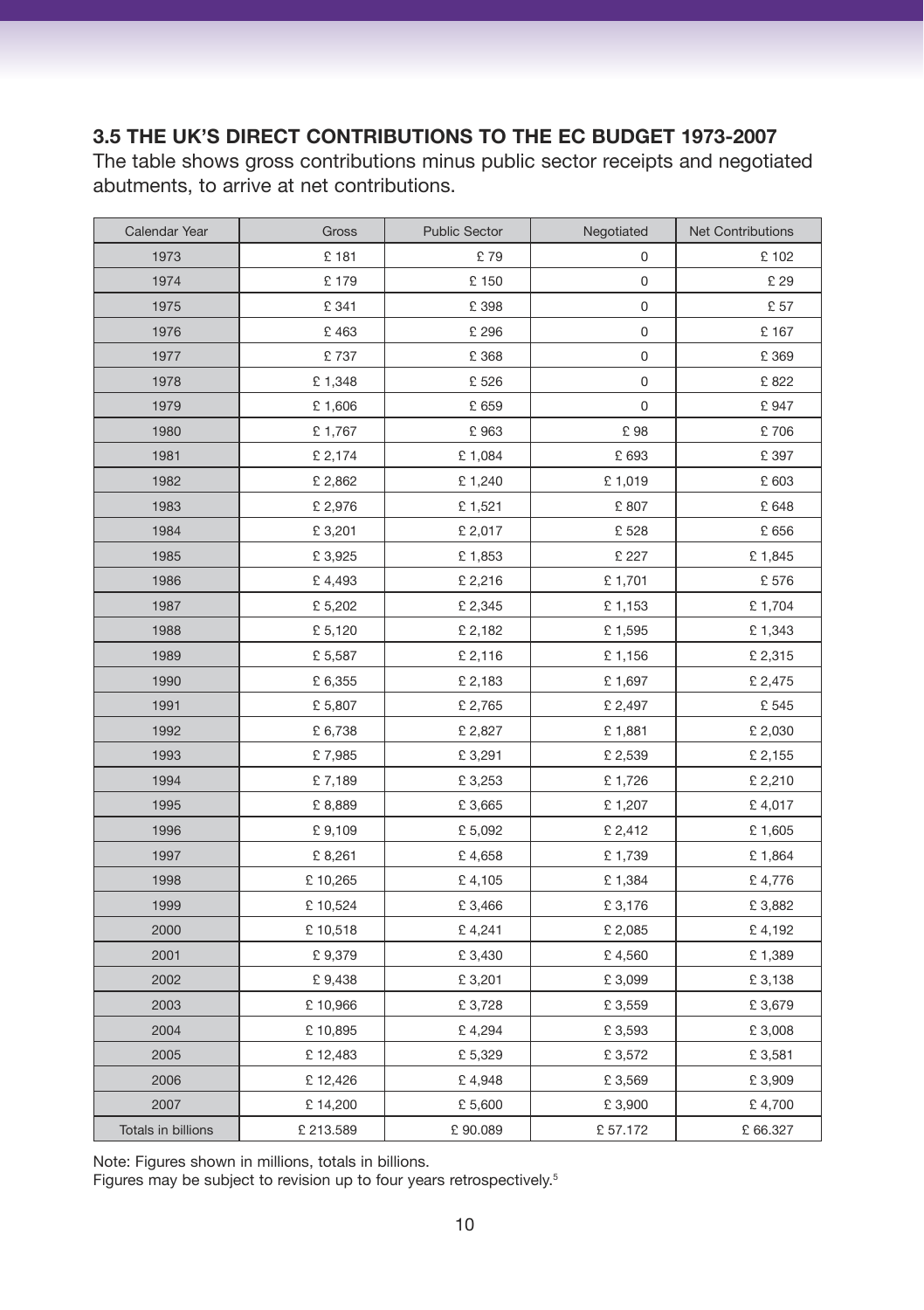### **3.6 HIDDEN COSTS**

Britain's direct contributions do not represent the total monies transferred to the EU: more money is transferred than we actually know about. The direct contributions exclude those payments made by the UK Treasury to other constituent parts of the EU. For example some of the money we pay to the EU Overseas Aid budget is not included in the usual budget figures, and some payments to the Common Agricultural Policy may also not be included.

The costs identified over a five year period 2000 to 2004 are **£9.1 billion**,<sup>6</sup> an average of **£1.8 billion** per annum. It is not unreasonable to assume this figure will continue to rise annually from 2005 to 2013; however in the absence of current firm figures it is assumed that the figure of £1.8 billion will apply 2006 and 2007 (see item 5).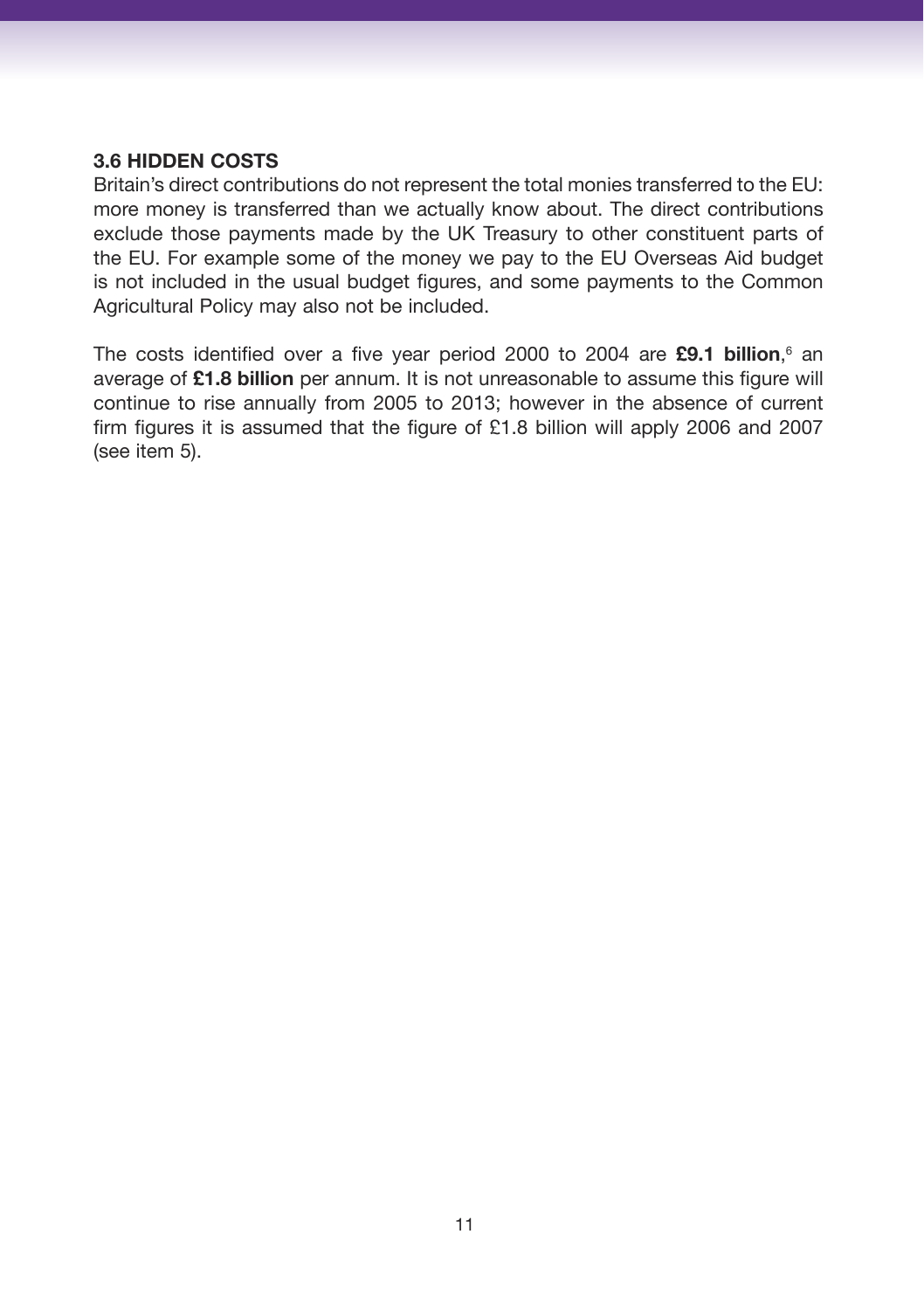### **4.** Indirect Costs

### **4.1 THE COMMON AGRICULTURAL POLICY**

The CAP is the most notorious indirect cost of membership, and represents subsidies to EU farmers, the single biggest beneficiary being the French. The CAP ensures that the French get back 98% of their total contributions to the EU budget. Britain does not claw back the agricultural subsidies which we are entitled to, as this would invalidate the British rebate.

About 19% of the UK's agricultural imports come from outside the EU and these are subject to the Common External Tariff (an EU tax on imports from outside the EU). So Britain pays twice, first into the CAP, and second through taxes on its food imports from outside the EU.

Over the years various organisations have attempted to estimate how much the CAP costs British consumers in additional food bills. The Consumer Association and the Trade Justice Movement have estimated that the CAP costs an average British family of four an additional **£20** on their weekly food bill (£1,000 per year). CAFOD (Catholic Agency for Overseas Development) has estimated the cost to an average European family of four at **£16** a week.7

The CAP hits hardest those who pay proportionally more of their income on food (e.g. pensioners and families on low incomes) and those poorer countries who depend on agricultural cash crops for the bulk of their exports.

Ian Milne8 estimates that the net cost of the CAP to Britain is between 1.2% to 1.7% of GDP.<sup>9</sup> In 2003 Professor Patrick Minford puts the cost of the CAP at £15 billion per annum, or 1.5% of national income.10 Using Ian Milne's percentages, and looking back to 2004, we arrive at the following figures.

| UK GDP <sup>11</sup> and estimated cost of CAP |                                                                          |            |          |          |  |  |  |
|------------------------------------------------|--------------------------------------------------------------------------|------------|----------|----------|--|--|--|
|                                                | UK GDP<br>CAP at 1.2% of GDP<br>CAP at 1.5% of GDP<br>CAP at 1.7% of GDP |            |          |          |  |  |  |
| 2004                                           | £1.184 bn                                                                | $£14.2$ bn | £17.7 bn | £20.1 bn |  |  |  |
| 2005                                           | £1.234 bn                                                                | £14.8 bn   | £18.5 bn | $£21$ bn |  |  |  |
| 2006                                           | £1.299 bn                                                                | £15.6 bn   | £19.5 bn | $£22$ bn |  |  |  |

Using the lowest estimate of 1.2% of GDP for 2006 as the cost of the CAP we arrive at £15.6 billion per annum. The GDP figure for 2007 is currently unknown and is likely to rise above that of 2006; therefore the cost of the CAP at **£15.6 billion** per annum for 2007 is a conservative estimate and likely to be lower than the real cost.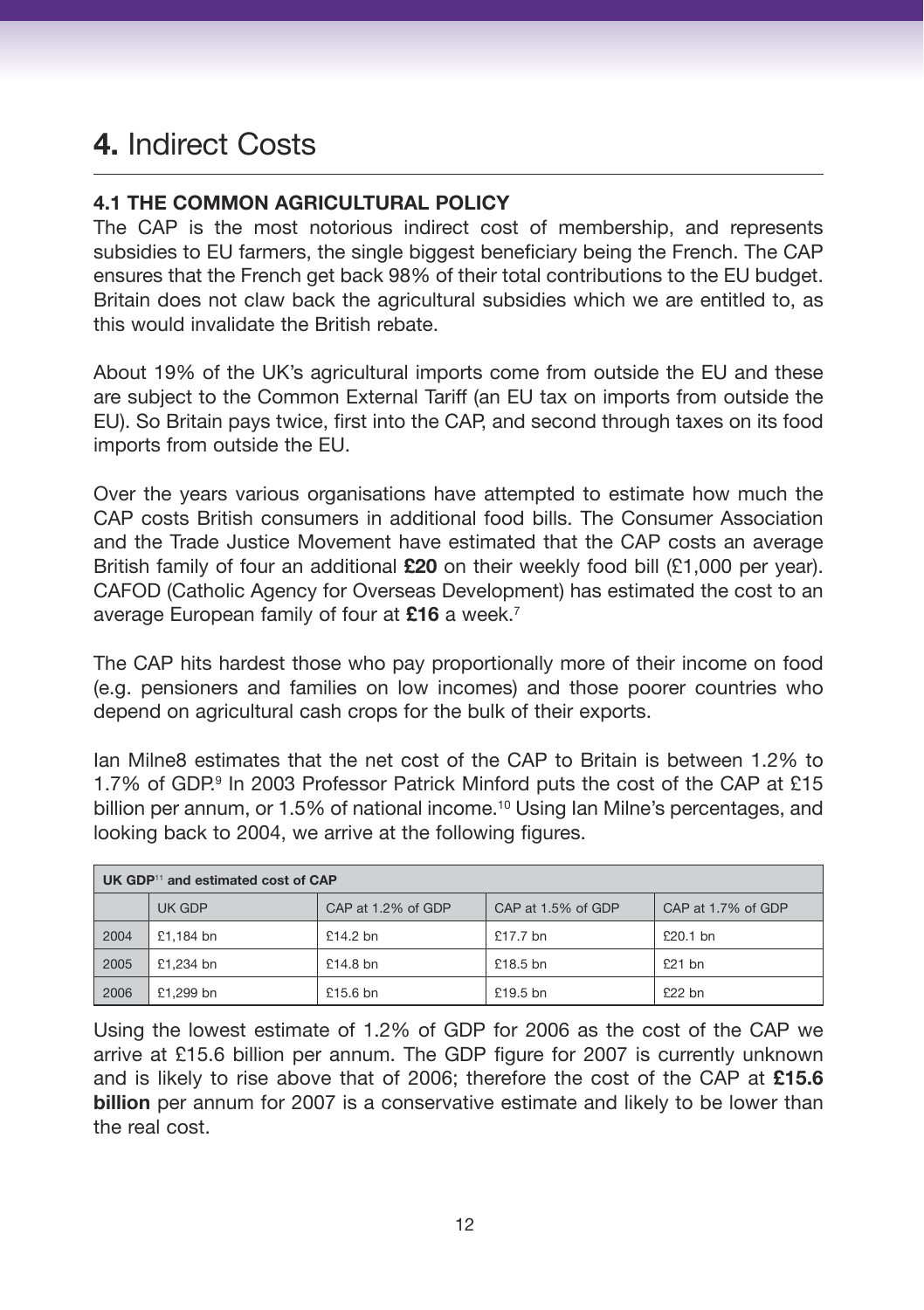### **4.2 THE COMMON FISHERIES POLICY**

When Prime Minister Edward Heath took Britain into the EEC in 1973 he surrendered control of Britain's national fishing grounds to the EU. The Common Fisheries Policy is probably the single most disastrous EU policy of all. The industrialised fishing fleets of EU member countries have ravaged Britain's formerly fertile fishing grounds and the EU's quota system sees millions of fish thrown back into the sea dead because they are not allowed to be landed under EU quota rules. The CFP is an economic, ecological and moral obscenity.

The Common Fisheries Policy has crippled Britain's fishing industry and resulted in tens of thousands of jobs being destroyed. The Marine & Fisheries Authority confirmed to the author that they have carried out no studies on the impact of the CFP on the UK economy; they also confirmed that, "we cannot identify UK waters: they are now identified as being part of EC waters." It beggars belief that the British Government do not have the foggiest notion of what the CFP costs Britain and don't even bother to identify UK waters in relation to the statistics they do keep.

Arriving at a figure for the cost of the CFP is somewhat difficult. According to DEFRA's figures in 2005, the UK registered vessel value of the total catch in EU waters was **£571 million**. This amounted to about 13% of the total value of the catch. The value of the total catch must therefore be in the region of £4.4 billion. About 70% of the value of the total catch comes from what were formerly UK waters. **£4.4 billion** minus the 30% value caught outside UK waters is £3 billion. If the £571 million value of the UK registered vessel catch is subtracted from £3 billion we are left with a figure of almost **£2.5 billion**. 12

In the absence of any official figures to the contrary it can be calculated that the cost to the British economy of the CFP is currently running at a minimum of £2.5 billion per annum.

This does not take into account the historic losses to the British economy which must run into many billions, represented by the fish we lose to the EU fishing fleet, boat building, maintenance, jobs, processing of fish and fish products etc, and the cost of buying fish from foreign suppliers. If known, the real cost to the UK economy of the CFP would be much higher.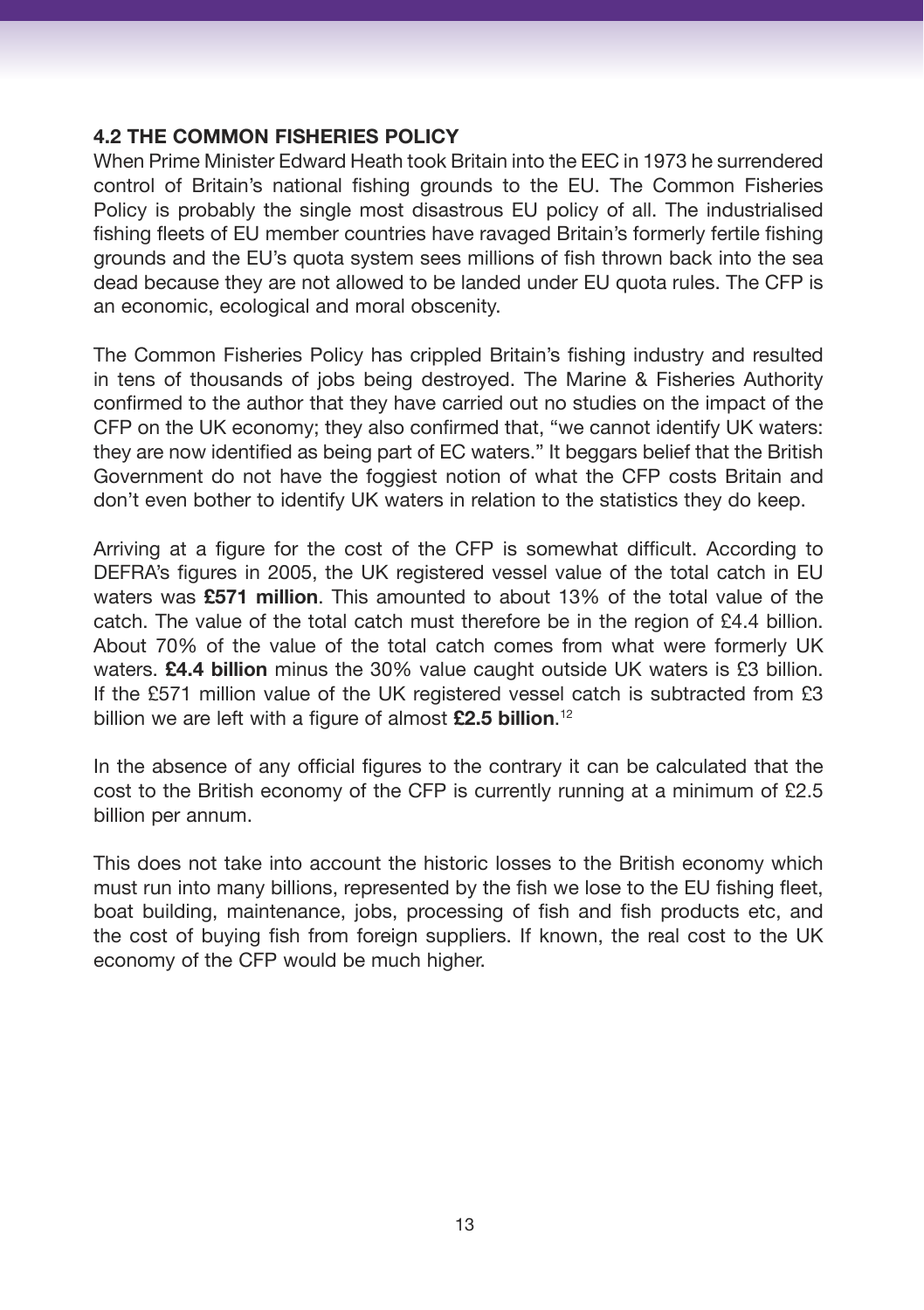### **4.3 EU OVER-REGULATION**

It is now estimated that 80% of Britain's new laws now originate in the European Union.13 The European Union has an insatiable appetite for passing new Directives and Regulations. Compliance with these laws has a direct effect and costs on government, private organisations and business; these costs are passed on to taxpayers and consumers.

Much of this regulation is aimed at 'harmonisation' concerning the Single Market. Theoretically, in order to permit the free movement of goods and services, it is necessary for all member states to have the same minimum standards of product safety, technical specifications and so on; however only about 10% of the UK economy is concerned with exports to other EU countries, about 10% is concerned with international trade, and 80% is concerned purely with the UK domestic economy. Nevertheless one hundred per cent of British businesses are burdened with compliance with unnecessary (and often incompetent) regulation.

The British Chamber of Commerce publishes a 'Burdens Barometer' which attempts to set out some of the costs of over-regulation, and is based on the Government's own Regulatory Impact Assessments (RIA) which began in 1999. The BCC figures show accumulative costs as follows:

| <b>British Chamber of Commerce Burdens Barometer</b> |                                              |  |  |  |  |
|------------------------------------------------------|----------------------------------------------|--|--|--|--|
| Year                                                 | <b>Cumulative Cost Per Annum in Billions</b> |  |  |  |  |
| 2001                                                 | £10 b n                                      |  |  |  |  |
| 2002                                                 | $£15$ bn                                     |  |  |  |  |
| 2003                                                 | £20.6 bn                                     |  |  |  |  |
| 2004                                                 | £30 bn                                       |  |  |  |  |
| 2005                                                 | £38.9 bn                                     |  |  |  |  |
| 2006                                                 | £50.27 bn                                    |  |  |  |  |
| 2007                                                 | £55.66 bn                                    |  |  |  |  |

These figures give a total cumulative cost of **£55.66 billion** for the period 2001 to 2007 but the Burdens Barometer covers only about 70% of all the RIA's produced. Not all EU Directives are covered by RIAs, and more numerous EU Regulations, which are automatically binding in member states without national parliamentary approval, are not covered by RIAs. Therefore these figures show only part of the cost of EU over-regulation.<sup>14</sup>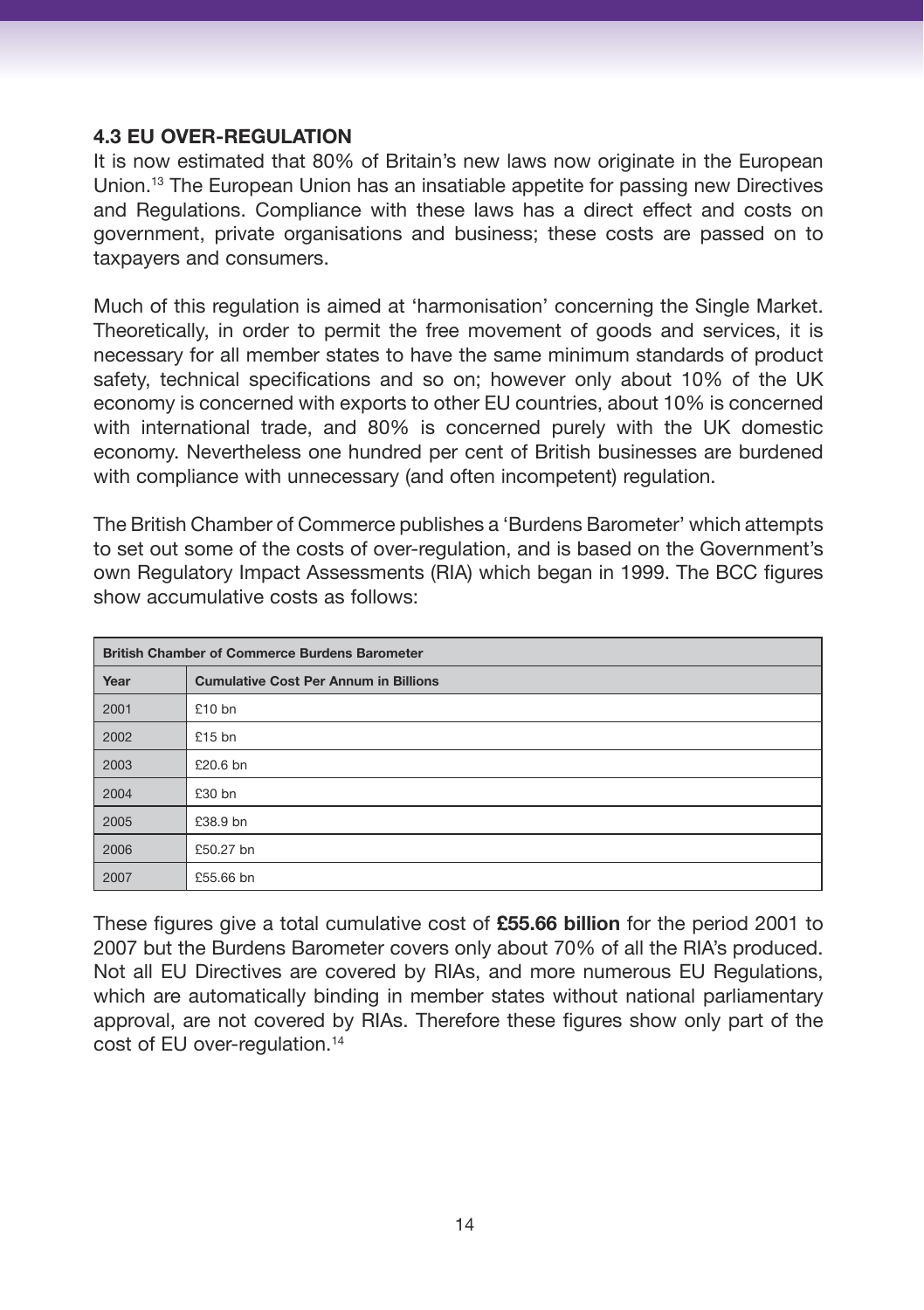The former Dutch Deputy Prime Minister and Finance Minister, Mr Gerrit Zalm, has calculated that the cost to Holland of EU over-regulation is about 2% of Gross Domestic Product. This figure is confirmed by Ian Milne in A Cost Too Far, published by Civitas in 2004.

It is not unreasonable then to calculate the cost of EU over-regulation at **2% of GDP**, and on that basis, and looking back to 2004, the costs would be as follows.

| UK GDP and estimated cost of Over-Regulation |                                        |            |  |  |  |
|----------------------------------------------|----------------------------------------|------------|--|--|--|
| Year                                         | UK GDP<br>Over Regulation at 2% of GDP |            |  |  |  |
| 2004                                         | £1.184 bn                              | £23.6. bn  |  |  |  |
| 2005                                         | £1.234 bn                              | $£24.7$ bn |  |  |  |
| 2006                                         | £1.299 bn                              | $£26.$ bn  |  |  |  |

On this basis it is not unreasonable to estimate that by 2007 the cost of overregulation will be in excess of **£26 billion** per annum.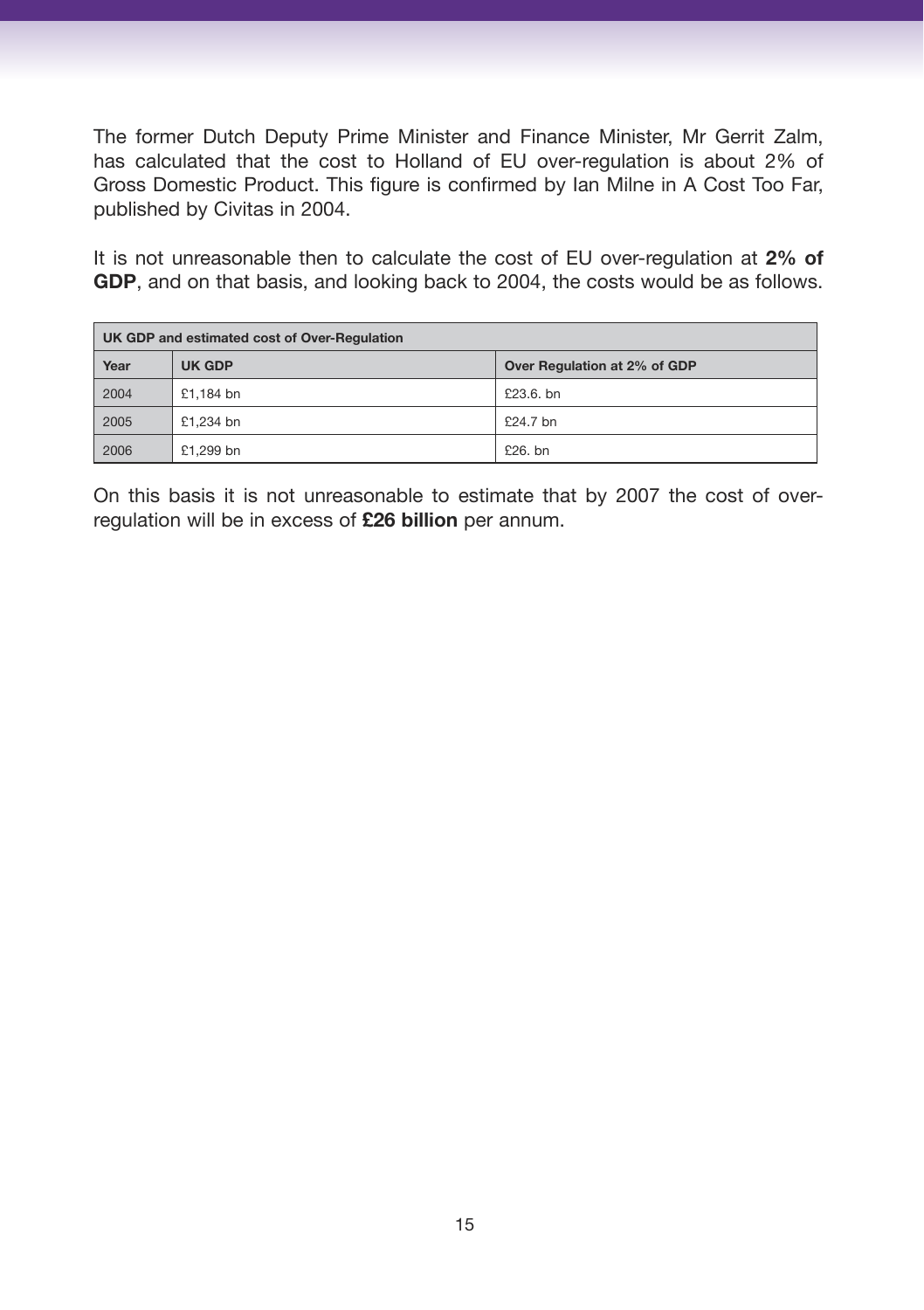### **5.** Summary of the Annual Direct and Indirect Costs

### **5.1 ESTIMATED GROSS FIGURES**

|                                      | 2006       | 2007       |
|--------------------------------------|------------|------------|
| <b>Gross Contributions to Budget</b> | $£12.4$ bn | $£14.2$ bn |
| Other Payments to EU                 | $£1.8$ bn  | $£1.8$ bn  |
| <b>Common Agricultural Policy</b>    | £15.6 bn   | £15.6 bn   |
| <b>Common Fisheries Policy</b>       | $£2.5$ bn  | $£2.5$ bn  |
| <b>EU Over-Regulation</b>            | $£26$ bn   | $£26$ bn   |
| <b>Total</b>                         | £58.3 bn   | £60.1 bn   |

These figures assume that the cost of the CAP, CFP, over-regulation and other payments to the EU will remain more or less the same in 2007.

Let's put these telephone number figures in perspective.

|      | <b>Per Annum</b> | <b>Per Month</b> | <b>Per Week</b> | <b>Per Dav</b> | <b>Per Hour</b> | <b>Per Minute</b> |
|------|------------------|------------------|-----------------|----------------|-----------------|-------------------|
| 2006 | £58.3 bn         | $£4.8$ bn        | $£1.1$ bn       | £159.7 m       | £6.6 m          | £110.921          |
| 2007 | £60.1 bn         | £5 bn            | £1.155 bn       | £164.6 m       | £6.8 m          | £114.346          |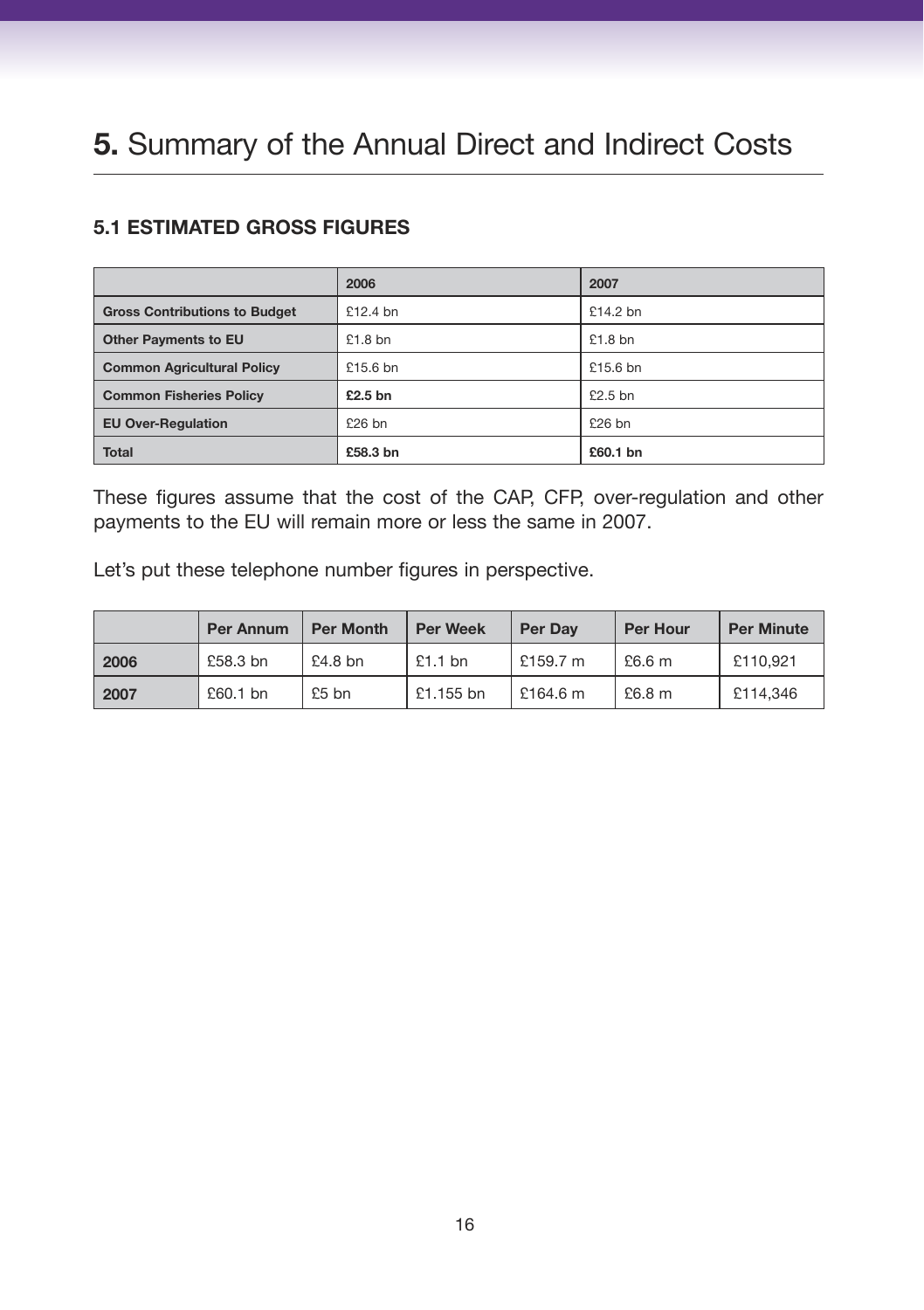### **5.2 ESTIMATED NET CONTRIBUTIONS AND INDIRECT COSTS**

The British rebate, while it is deducted at point of payment, is calculated yearly in arrears, and the EU money spent in the UK is of course our own money, so it is reasonable to use the gross figures for the purposes of calculating the total cost of EU membership. But in the interests of fairness, here are the figures recast using the net budget contribution.

|                                    | 2006      | 2007      |
|------------------------------------|-----------|-----------|
| <b>Net Contributions to Budget</b> | $£3.9$ bn | $£4.7$ bn |
| Other Payments to EU               | $£1.8$ bn | $£1.8$ bn |
| <b>Common Agricultural Policy</b>  | £15.6 bn  | £15.6 bn  |
| <b>Common Fisheries Policy</b>     | $£2.5$ bn | $£2.5$ bn |
| <b>EU Over Regulation</b>          | $£26$ bn  | $£26$ bn  |
| <b>Total</b>                       | £49.8 bn  | £50.6 bn  |

Let's put these figures in perspective too.

|      | Per Annum  | <b>Per Month</b> | <b>Per Week</b> | Per Dav  | <b>Per Hour</b> | <b>Per Minute</b> |
|------|------------|------------------|-----------------|----------|-----------------|-------------------|
| 2006 | $£49.8$ bn | $£4.1$ bn        | £957.6 m        | £136.4 m | £5.6 m          | £94.749           |
| 2007 | £50.6 bn   | $£4.2$ bn        | £973 m          | £138.6 m | £5.7 m          | £96,271           |

Here is another way of looking at these costs, which is the cost per person in the UK (given an official population figure of 60 million), and the cost per tax-payer. The Inland Revenue give the number of taxpayers 2006/2007 at 31 million people.

On that basis the figures are:

|                                                             | Per Man, Woman & Child in the UK | Per Tax Payer in the uk |
|-------------------------------------------------------------|----------------------------------|-------------------------|
| Gross Costs 2006                                            | £972                             | £1,881                  |
| <b>Net Contributions plus</b><br><b>Indirect Costs 2006</b> | £830                             | £1,606                  |
| Gross Costs 2007                                            | £1,002                           | £1,939                  |
| <b>Net Contributions plus</b><br><b>Indirect Costs 2007</b> | £843                             | £1,632                  |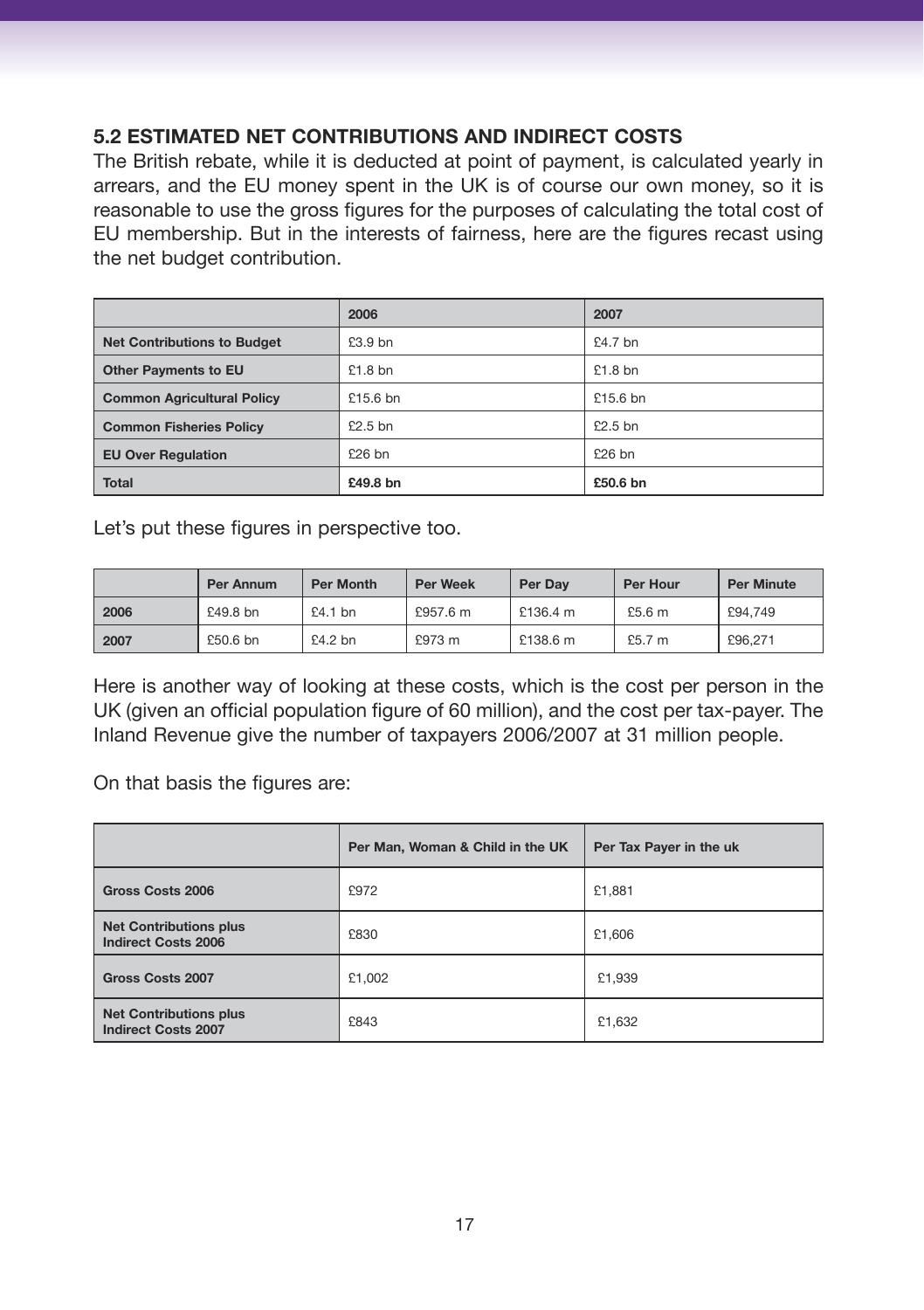### **6.** Britain's Balance of Payments with the EU and the World 1973 – 2006

We were told that membership of the 'Common Market' would facilitate trade, but if we look at the balance of trade figures for the countries of the European Union we see that Britain has an accumulated trade deficit with the EU of **-£359.5 billion**  up to 2006, whereas we have a trade surplus of almost **£9.1 billion** with non-EU countries. EU membership has certainly not increased our profitable trade with EU countries. Devices such as the Common External Tariff (taxes on imports), and the Common Agricultural Policy, have distorted Britain's trade patterns adversely, preventing us buying more beneficially on the world market: see following table.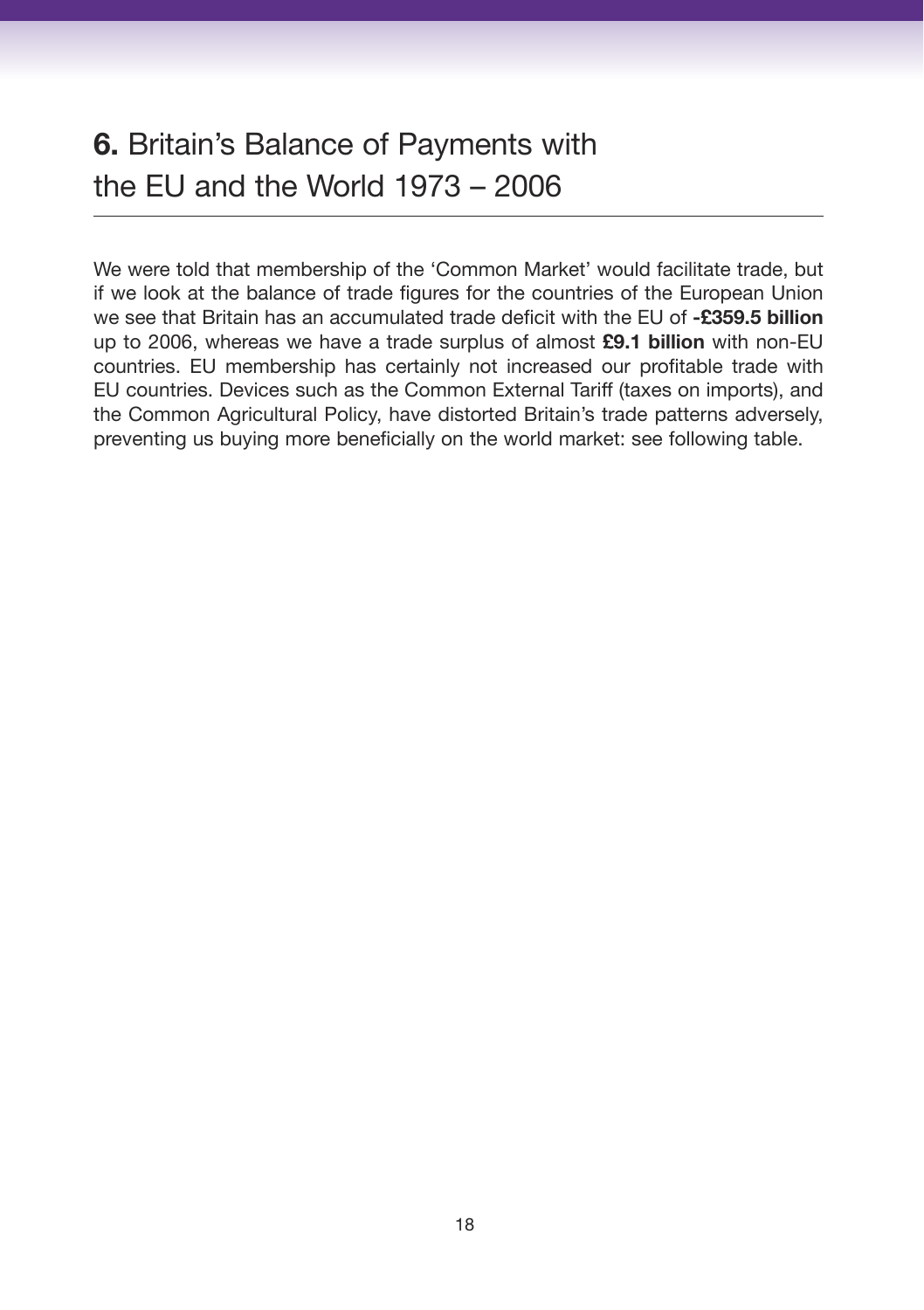| <b>Calendar Year</b>      | <b>Balance with EU</b><br><b>Countries Trade</b><br>and Services | Balance with non Eu<br><b>Countries in Trade</b><br>and Services | <b>Balance with the World</b><br>in Trade and Services |
|---------------------------|------------------------------------------------------------------|------------------------------------------------------------------|--------------------------------------------------------|
| 1973                      | $-E 1,674$                                                       | £ 678                                                            | $-E$ 996                                               |
| 1974                      | $-E2,592$                                                        | $-E 590$                                                         | $-E3,182$                                              |
| 1975                      | $-E2,831$                                                        | £1,308                                                           | $-E 1,523$                                             |
| 1976                      | $-E2,536$                                                        | £1,764                                                           | $-E$ 772                                               |
| 1977                      | $-E2,215$                                                        | £ 2,268                                                          | £ 53                                                   |
| 1978                      | $-E2,920$                                                        | £4,043                                                           | £1,123                                                 |
| 1979                      | $-E2,995$                                                        | £ 2,542                                                          | $-E453$                                                |
| 1980                      | £815                                                             | £ 2,028                                                          | £2,843                                                 |
| 1981                      | £1,694                                                           | £ 5,054                                                          | £6,748                                                 |
| 1982                      | £813                                                             | £3,836                                                           | £4,649                                                 |
| 1983                      | £41                                                              | £ 3,488                                                          | £ 3,529                                                |
| 1984                      | $-E 1,029$                                                       | £ 2,511                                                          | £1,482                                                 |
| 1985                      | $-E 1,496$                                                       | £ 3,734                                                          | £ 2,238                                                |
| 1986                      | $-E8,832$                                                        | £7,968                                                           | $-E864$                                                |
| 1987                      | $-E$ 12,889                                                      | £ 8,086                                                          | $-E4,803$                                              |
| 1988                      | $-E$ 18,175                                                      | £1,700                                                           | $-E$ 16,475                                            |
| 1989                      | $-E 20,811$                                                      | -£ 1,587                                                         | -£ 22,398                                              |
| 1990                      | $-E$ 18,393                                                      | $-E353$                                                          | $-E$ 18,746                                            |
| 1991                      | $-E 5,793$                                                       | $-E2,161$                                                        | $-E$ 7,954                                             |
| 1992                      | $-E$ 11,823                                                      | £1,690                                                           | $-E$ 10,133                                            |
| 1993                      | $-E$ 13,207                                                      | £ 2,451                                                          | $-E$ 10,756                                            |
| 1994                      | $-E$ 12,523                                                      | £10,104                                                          | $-E2,419$                                              |
| 1995                      | $-E$ 12,500                                                      | £9,608                                                           | $-E2,892$                                              |
| 1996                      | $-E 5,485$                                                       | £1,296                                                           | $-E4,189$                                              |
| 1997                      | $-E4,845$                                                        | £ 5,349                                                          | £504                                                   |
| 1998                      | $-E 5,923$                                                       | $-E2,032$                                                        | $-E7,955$                                              |
| 1999                      | $-E8,928$                                                        | $-E 6,301$                                                       | $-E$ 15,229                                            |
| 2000                      | $-E$ 7,299                                                       | $-E$ 11,951                                                      | $-E$ 19,250                                            |
| 2001                      | $-E$ 14,379                                                      | $-E$ 12,566                                                      | $-E$ 26,945                                            |
| 2002                      | $-E$ 24,936                                                      | $-E 6,615$                                                       | $-E$ 31,551                                            |
| 2003                      | $-E$ 29,708                                                      | $-E 1,274$                                                       | -£ 30,982                                              |
| 2004                      | -£ 30,697                                                        | -£ 3,778                                                         | $-E$ 34,475                                            |
| 2005                      | -£ 37,413                                                        | $-E$ 6,765                                                       | $-E44,178$                                             |
| 2006                      | $-E$ 38,039                                                      | $-E$ 16,398                                                      | -£ 54,437                                              |
| <b>Totals in billions</b> | -£ 359.523                                                       | £9.135                                                           | -£ 350.388                                             |

Note: Figures shown in millions, totals shown in billions.<br>Figures may be subject to revision up to four years retrospectively.<sup>15</sup>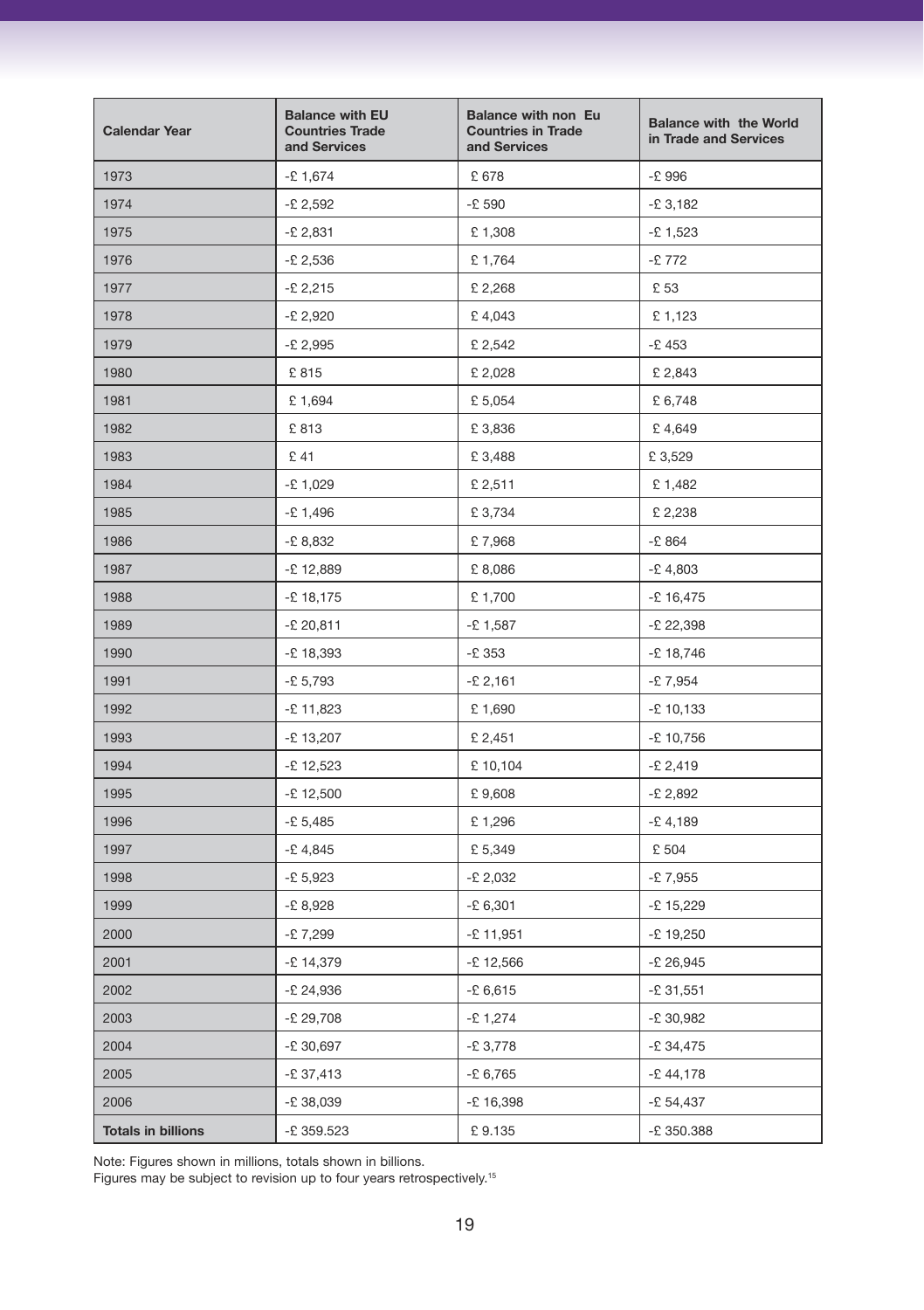### **7.** Fraud

The subject of EU fraud deserves a study in its own right, and limited space here will not do justice to the scale with which money is defrauded, or the ingenuity with which is it carried out. Marta Andreasen, the European Commission's former chief accountant was famously dismissed by former vice-president of the Commission Neil Kinnock after 'whistle-blowing' on financial mismanagement within the Commission itself.

The EU's own auditors have refused to sign off the accounts for the past twelve years. If the EU were any other kind of public organisation it would be closed down and investigated by the police. The EU protests that much of the budget that fraudulently disappears does so 'downstream' after money that has been allocated to member states disappears in-country. But it is the EU's own accounting procedures which make this possible.

The Court of Auditors admits that 80% of all taxpayers' money is never properly accounted for. Some estimates put that at 95%. The EU's own financial regulation 2342/2002 Article 87 (4) says that there is no need to attempt recovery of any sum less than €1 million.

Fraud may occur in the following way: the EC makes a payment for a project to a 'responsible local authority', which is expected to release funds to those running the project; there may be co-signatories to the account, but not necessarily; if problems arise the member state's own auditors may decide not to act, on the basis that it is 'EU money' and not their problem. When money disappears everyone blames someone else and very little is likely to happen.

The EC has its own financial investigation office known as OLAF. However in seven years of OLAF's existence there has been no successful conviction of any major fraud or any funds recovered.

In a report published in July 2007 the European Commission estimated that fraud amounted to **£220 million** per annum, equivalent to £1 million **per working day**. While the total number of fraudulent transactions was about the same the value of those transactions was up by 11.5% compared with 2005.16

This cannot be counted as an additional cost as it comes out of the EC budget, but hundreds of millions of pounds of taxpayers' money is stolen from the EU every year.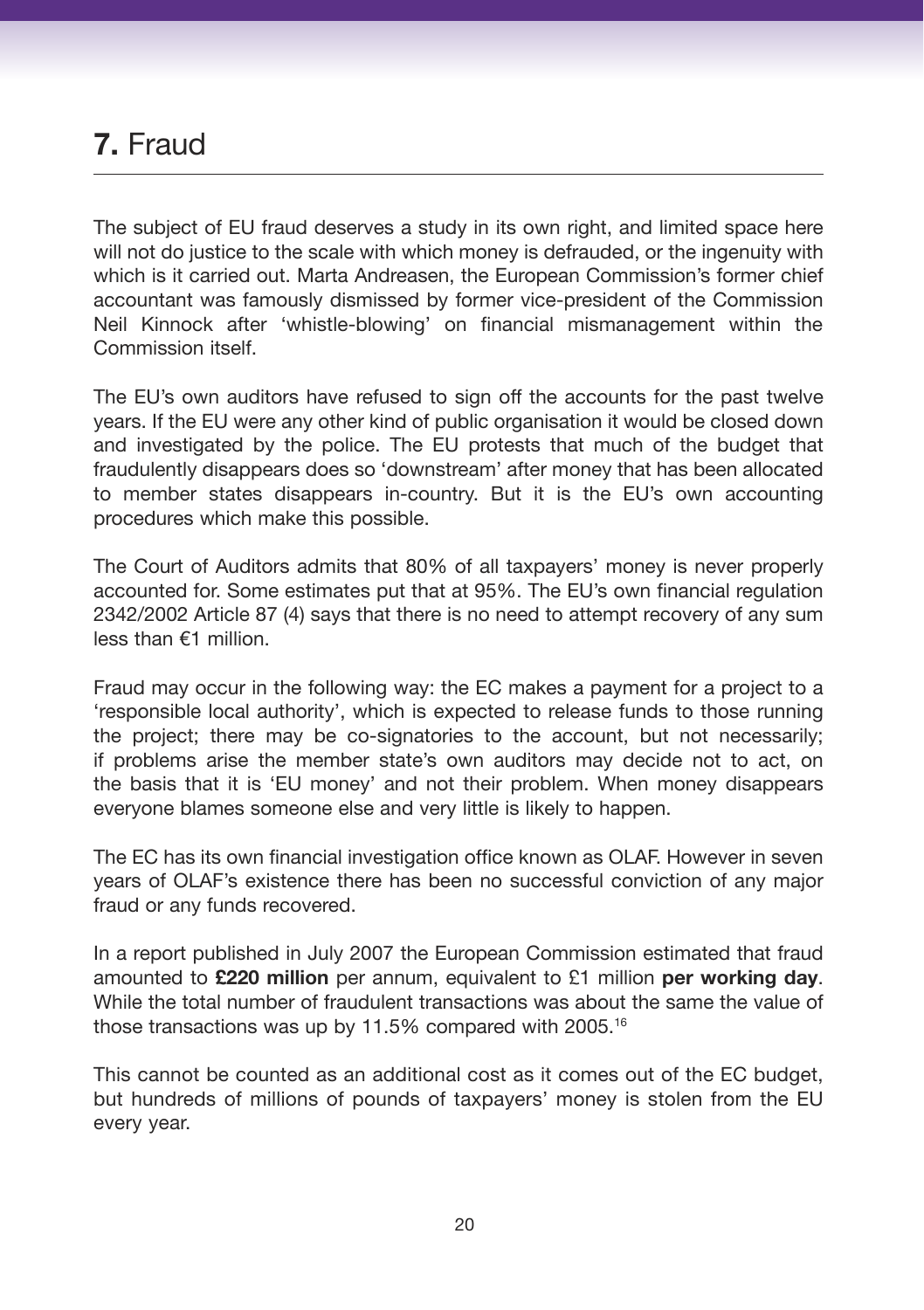Apart from the direct costs and the indirect costs enormous amounts of money are wasted on EU projects. These may be separated into those that fall inside the EC budget, and those outside the EC budget, and therefore additional costs.

### **8.1 PROJECTS OUTSIDE THE EC BUDGET**

#### **Galileo**

Galileo is the name of an EU satellite system intended to rival the USA's GPS system. Originally it was planned to be financed on the basis of one third being paid for by the EC budget, and the other two thirds funded by the private sector.<sup>17</sup> Because Galileo is not commercially viable, and because of an almost complete lack of interest from private investors, there will be an additional cost of €2 billion to EU taxpayers. This will mean that the UK's contribution to this unnecessary project, which is politically motivated as opposed to commercially driven,18 will be increased.

In a reply to Bernard Jenkin MP in May 2007, the Minister for Europe Geoff Hoon confirmed that the UK's contribution to the project so far was £276.3 million. This includes £134.3 million that Britain has contributed as part of the EC budget and means that an additional £142 million has been paid towards this project by H.M. Government.

### **Preparing for the European Single Currency**

Britain has spent untold millions in preparation for possible entry to the euro. Gordon Brown as Chancellor of the Exchequer admitted that the Inland Revenue and Customs & Excise had spent £20 million on preparations in the 2000/2001 financial year, following spending of £6.3 million in the preceding year.19

The public sector spent about **£27 million** in 1999, and the Bank of England spent about £17 million.<sup>20</sup> Millions more pounds have been spent by Government bodies, like the NHS, as part of the Outline National Changeover Plan. No comprehensive figures for the overall costs have been published.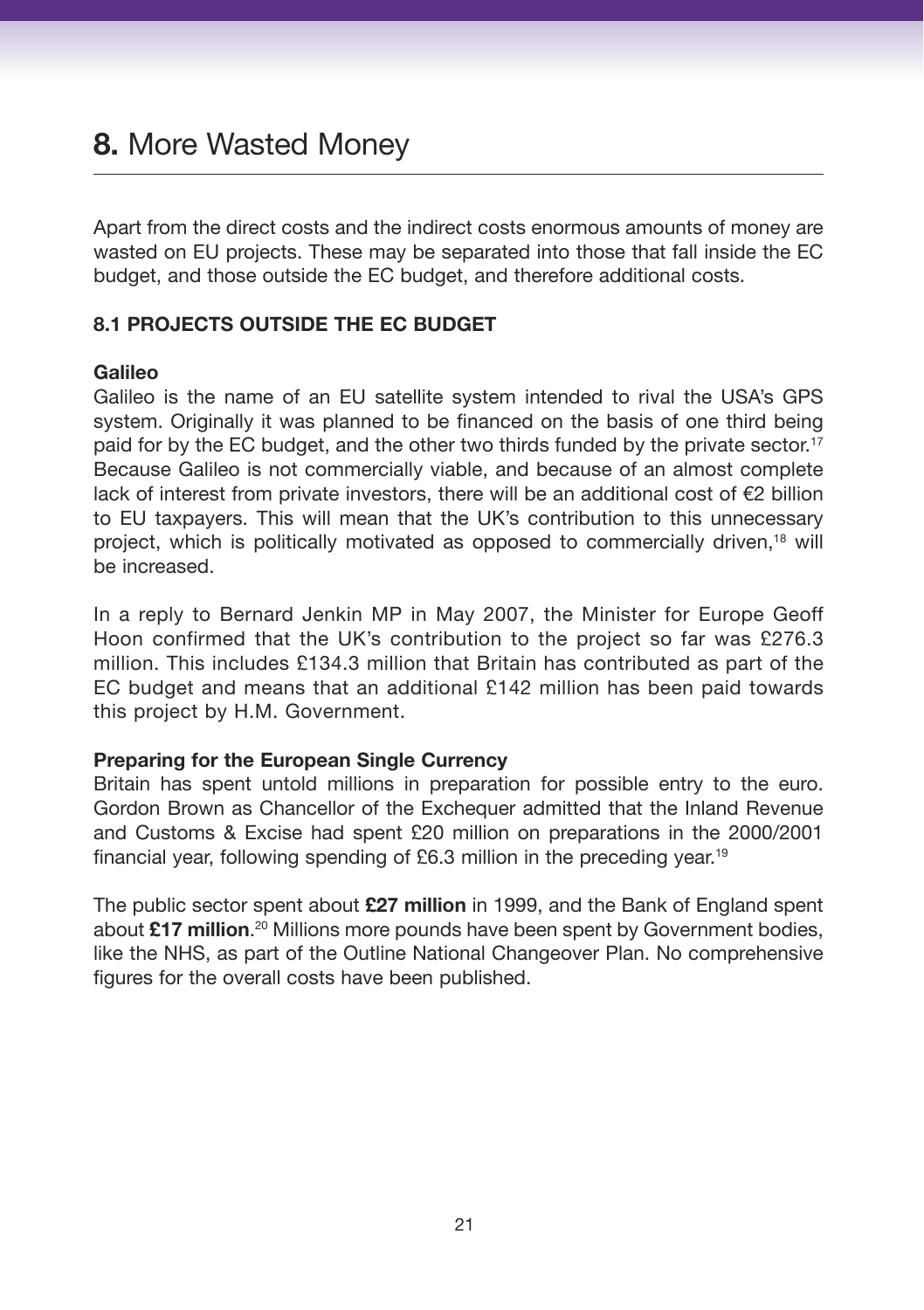### **8.2 PROJECTS INSIDE THE EC BUDGET**

#### **Wine Industry Subsidies**

Approximately **€1.3 billion** per annum is spent subsidising the wine industry, about **€500 million** of which pays for distilling surplus wine into disinfectants or industrial alcohol. English and Welsh wine makers have never benefited from the market support measures that are central to the current EU wine regulations.

#### **Strasbourg Parliament**

The Strasbourg Parliament building is used by MEPs for only four days, twelve times a year. This is necessary because the French insisted in the Treaty that the Parliament meet on French soil for twelve sessions per annum. The cost of moving MEPs and all their goods and chattels from Brussels to Strasbourg is about €200 million per annum.

#### **Translation and interpretation**

These services for the Parliament, Commission, Council, Economic and Social Committees, and the Committee of the Regions accounts for about 1% of the EC budget. There are currently 23 official EU languages, whereas the United Nations uses only six official languages. In 2006 the estimated costs were **€800 million** per annum.21 This is due to rise by another **€30 million** due to Irish becoming an official language and the accession of Bulgaria and Romania.

These are a just a few examples of how money is wasted within the EC budget, and the enormous costs incurred in addition to the EC budget on EU related projects.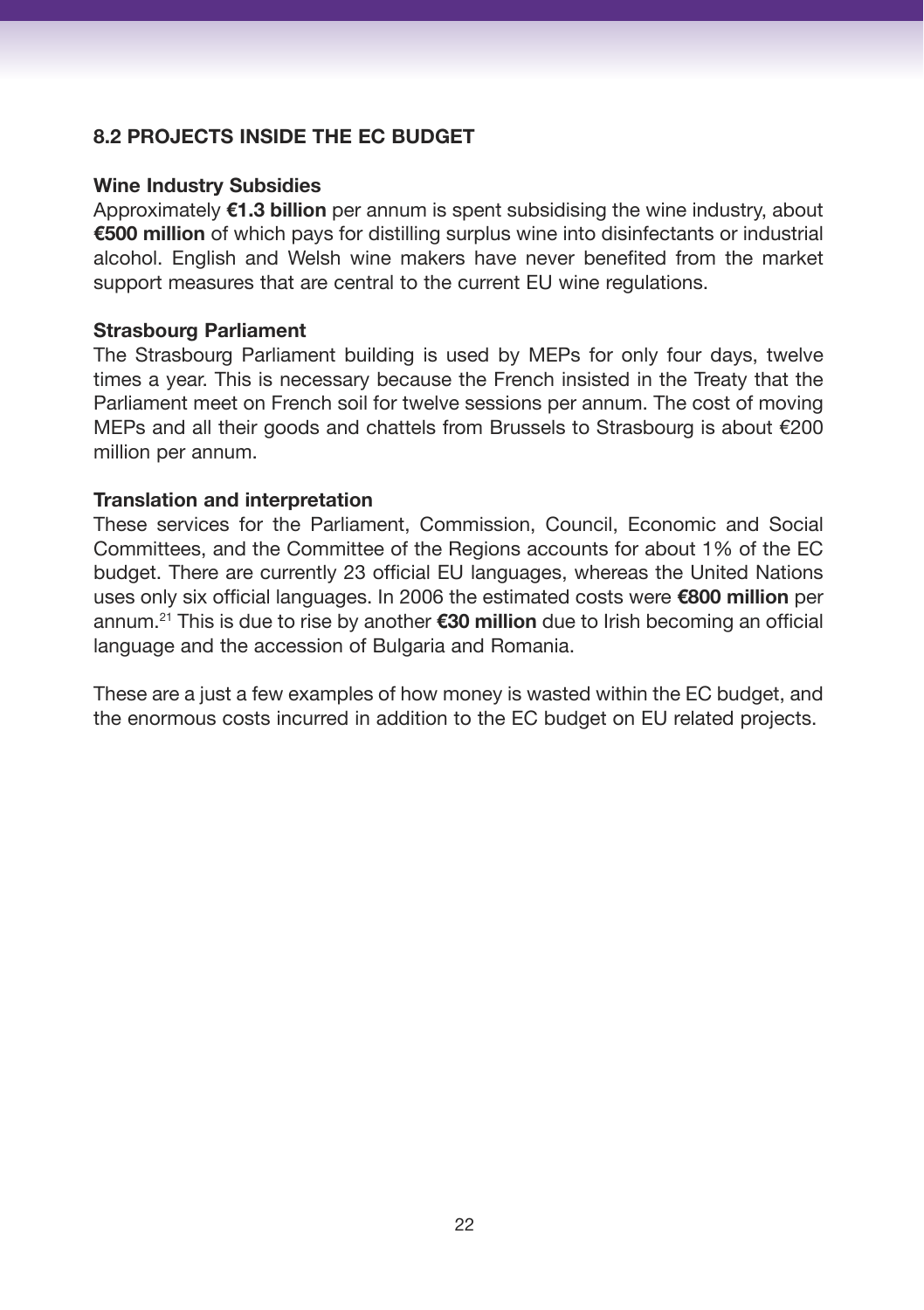### **9.** Can Britain afford the European Union?

Even among those in favour of Britain's membership of the European Union few would try to defend the Common Agricultural Policy or Common Fisheries Policy. They usually cite the benefits of increased trade through the Single Market as outweighing the costs. But is this true?

There is no convincing evidence that the Single Market has delivered any net benefits to the UK.<sup>22</sup> However the former vice-President of the EU, Neil Kinnock, has conceded on BBC Radio 423 that were Britain to leave the EU there would be "no trade recriminations", it follows that there would be no loss of jobs and trade would continue as normal. The one argument that has sustained British europhiles over the last three decades has been the idea that the EU was really about freetrade and competition. However French President Nicolas Sarkozy successfully removed the reference to 'free and undistorted trade' from the preamble of the Reform Treaty which replaces the failed European Constitution.

The British Government responded by insisting on the insertion of a protocol to the effect that there would be no legal change in relation to competition policy; but this is not likely to offer any safeguards, as in the past the European Court of Justice has interpreted preambles to treaties as defining the EU's goals and has made its decisions accordingly. The idea that the EU is about creating a 'common market' is now officially dead.

In its Europe 2006 report the Swiss Federal Government has published a clear exposition of the various costs and benefits of Switzerland's possible relationships with the EU. It concluded that full membership would be up to six times more costly than its existing trading agreements with the EU, and therefore has sensibly decided not to apply for membership.

Leaving the EU would put Britain in a very strong position to establish a trading agreement with the EU. 29 Countries already have a trading agreement of some kind: nine European countries (including Norway and Switzerland), six North African countries, and 14 from the rest of the world. A further 33 countries are negotiating free-trade/preferential trade agreements. In addition to these, 77 nations represented by the ACP (African Caribbean Pacific) organisation, are negotiating economic partnership agreements.

These countries total 139, or 71% of countries of the world. **If they do not need to be members of the EU in order to trade with Europe why does Britain?**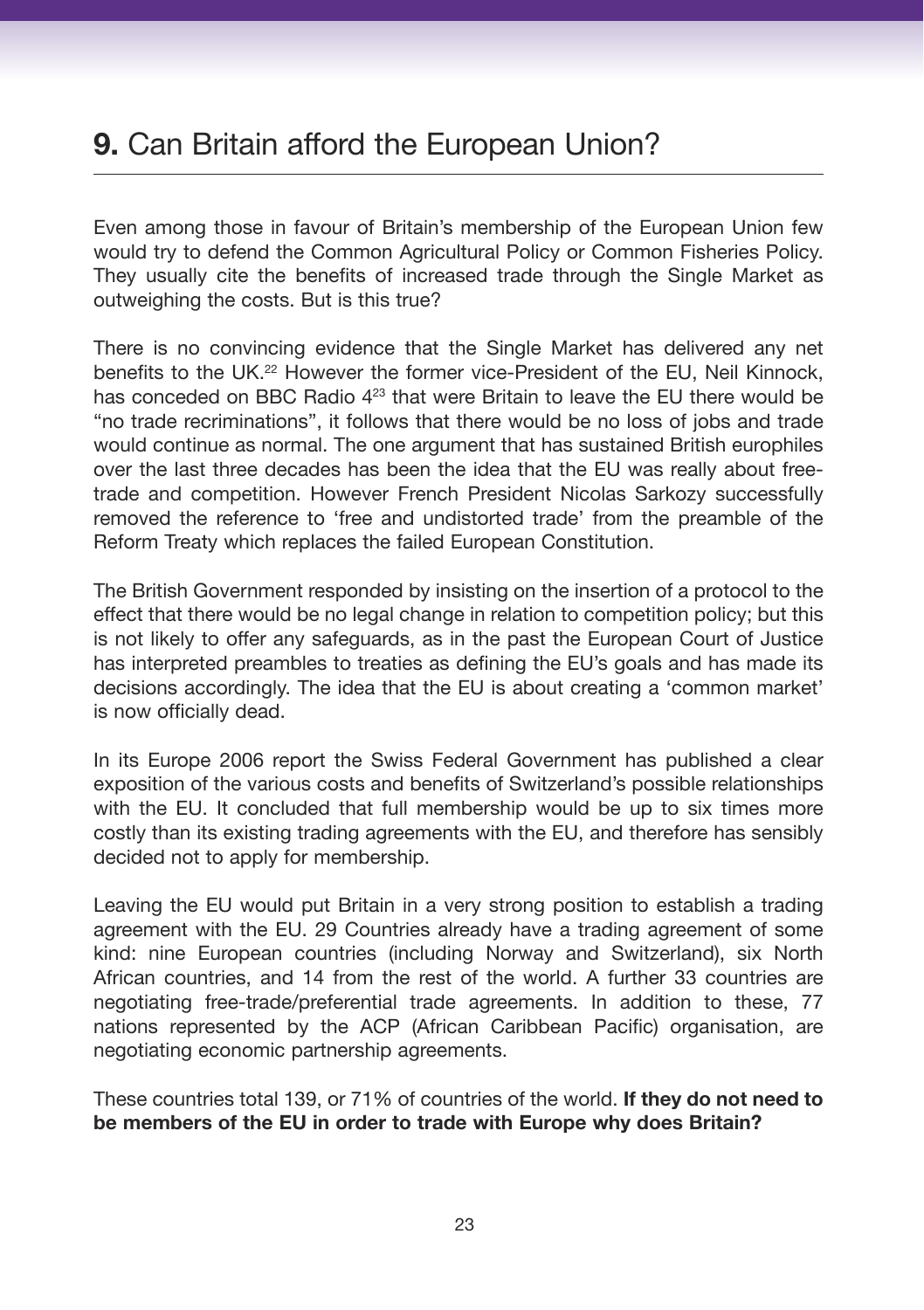### **10.** A Challenge to the Government

If the Government believes that membership of the EU is beneficial to Britain, and that we should remain a member, then let it commission an impartial and independent cost-benefit analysis so that the benefits they allege can be proved and the findings openly debated.

This report is an attempt to arrive at the main costs and is compiled from the figures available from official and reputable sources. It is true that some figures are hard to establish, and no research has been carried out by successive governments in order to establish the overall impact of EU membership on the economy.

The European Union is heading towards the culmination of its real political purpose which is to create a **United States of Europe**. Its real purpose has never been about trade and economic co-operation. The British people should be presented with the full facts and figures so that they can decide, by means of a referendum, if the economic, political and constitutional costs are offset by any material benefits.

*The last referendum on continued EU membership was held in 1975. That means that no-one in Britain under the age of fifty has had the opportunity to have their say in a referendum on what is the most important issue in politics and national life.* 

*Let the British people decide if the price of EU membership is worth paying.*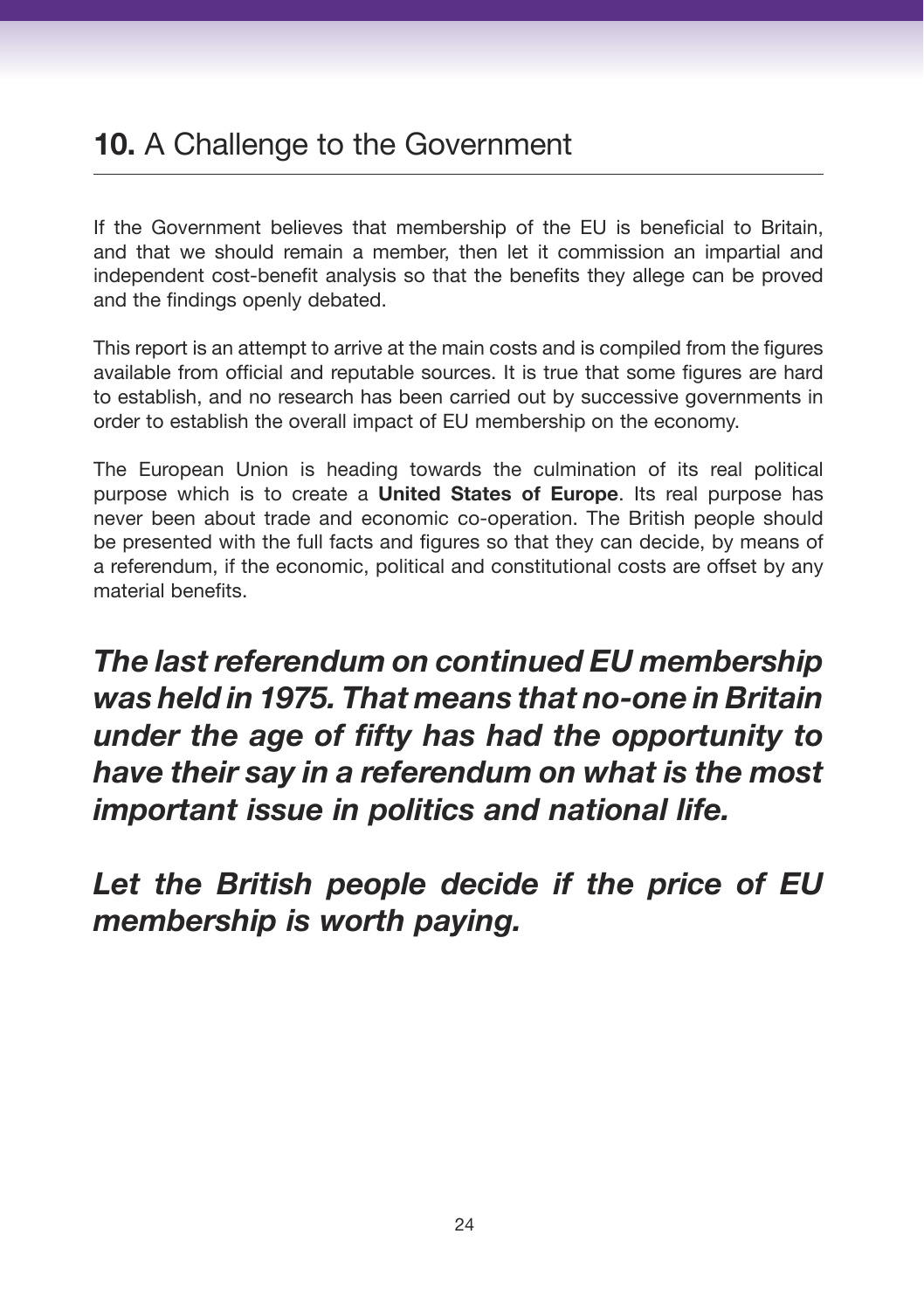#### **NOTES**

- 1 The EC has legal personality and is controlled by the European Commission. The EU is controlled by the European Council (heads of member states) and does not have legal personality. The plan to give the EU legal personality was central to the defeated European Constitution (2005) and will be central to the proposed 'Reform Treaty'.
- 2 To be replaced by Own Resources Decision of 7th June 2007 (2007/436/ EC, Euratom – OJL 163, 23/06/2007) but not yet in force, pending the ratification by Member States of Article 269 of the Treaties.
- 3 House of Lords' *European Union*, 12th Report published March 2007.
- 4 Statement on the 2006 EC budget and measures to counter fraud and financial mismanagement. May 2006. http://www.hmtreasury.gov. uk/media/7/5/ecbudget250506.pdf
- 5 Figures 1972-1996 compiled from 'The Euro – Bad for Britain' published by the European Research Group and thereafter from H.M. Treasury Pink Book.
- 6 John Mills, Labour Euro Safeguards Campaign Bulletin, July 2006.
- 7 CAFOD. The Rough Guide to the CAP. A CAFOD Briefing 2002.
- 8 Ian Milne, Director of the cross-party think-tank Global Britain since 1999. is chairman of various companies and has degrees in engineering and business administration, and a forty year career in industry. He is the author of A Cost Too Far, published by Civitas July 2004.
- 9 A Cost Too Far by Ian Milne. Published by Civitas July 2004.
- 10 Professor Patrick Minford. Speech to the Bruges Group, 11th June 2003.
- 11 H.M. Treasury, Blue Book 2007. GDP at current prices.
- 12 British registered boats may be EU vessels flying under a flag of convenience, and genuine British vessels may catch some fish outside British waters.
- 13 In an article for the newspaper Welt am Sonntag, in January 2007 former German President Roman Hertzog said that 84% of German laws stemmed from the EU. A similar figure for the UK must also apply.
- 14 A Cost Too Far by Ian Milne. Published by Civitas 2004.
- 15 Figures compiled 1973 1995 from the Central Statistical Office and 1996 onwards from H.M. Treasury Pink Book.
- 16 Daily Express 10th July 2007. By Macer Hall, Political Editor.
- 17 Open Europe, *Crunch Time for Galileo, will the UK agree to bail out the EU's collapsing satellite project?*
- 18 It was reported in the Financial Times. 4th May 2007, that an executive close to Galileo stated, *"The market is justnot there. We are too optimistic. GPS is fine for most purposes."*
- 19 The Independent, 10th March 2000
- 20 http://www.publications.parliament. uk/pa/cm199899/cmhansrd/ vo9907/debtext/90706-30htm
- 21 http://ec.europa.eu/dgs/translation/ navigation/faq-/faq\_facts\_en.htm
- 22 A Cost Too Far by Ian Milne, published by Civitas 2004.
- 23 BBC January 2001.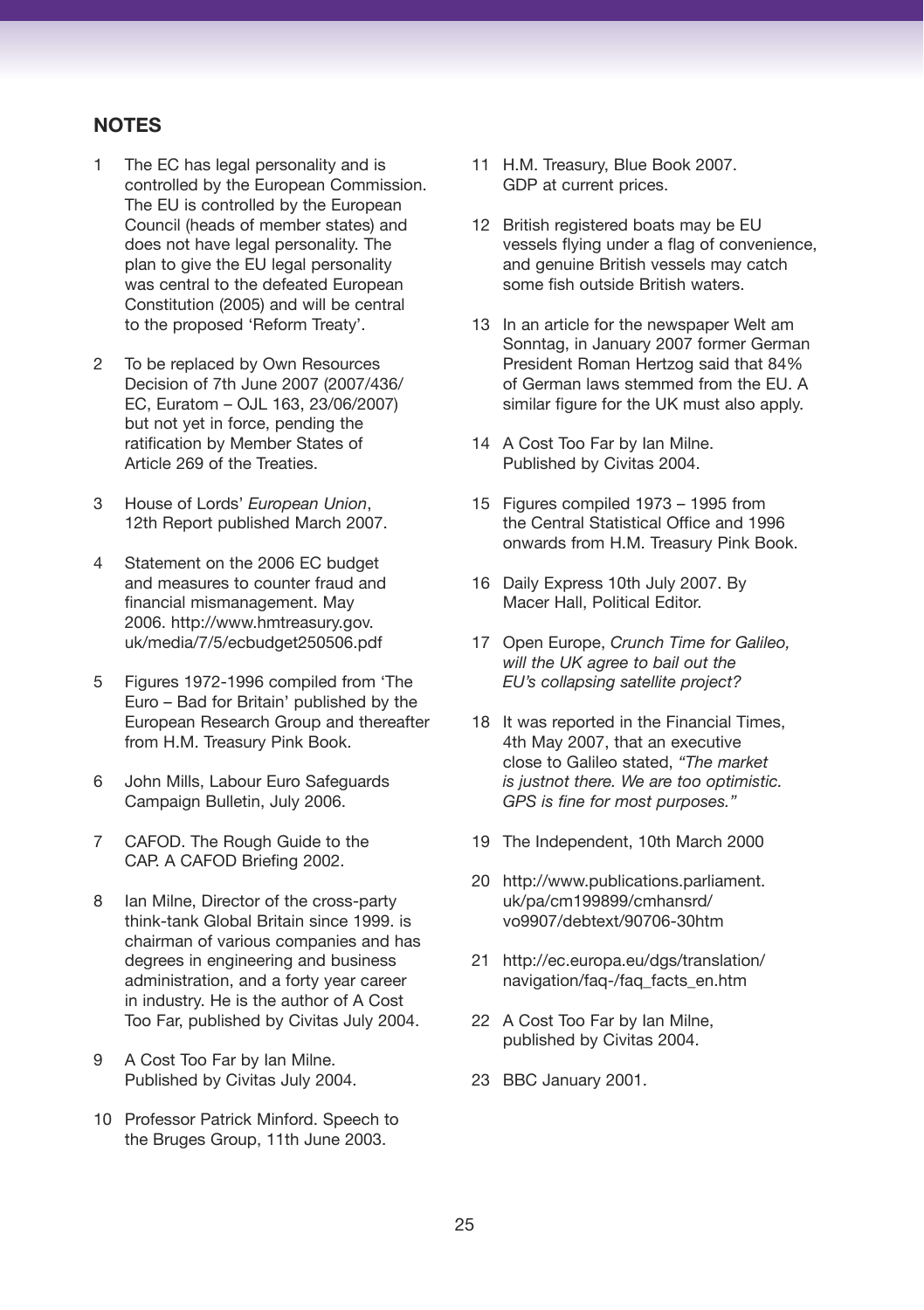#### **Acknowledgements**

Additional research by Louise Smith Consulting Ltd, Fiona Wise, Lynnda Robson

Further assistance by Anthony Scholefield

Gerard Batten is the UK Independence Party Member of the European Parliament for London. He was a founder member of UKIP in 1993, and the first Party Secretary from 1994 to 1997. He was elected to the European parliament in June 2004. He is a member of the European Parliament's Security & Defence Committee, and is the UKIP spokesman on Security & Defence.

First edition August 2006. Second edition August 2007